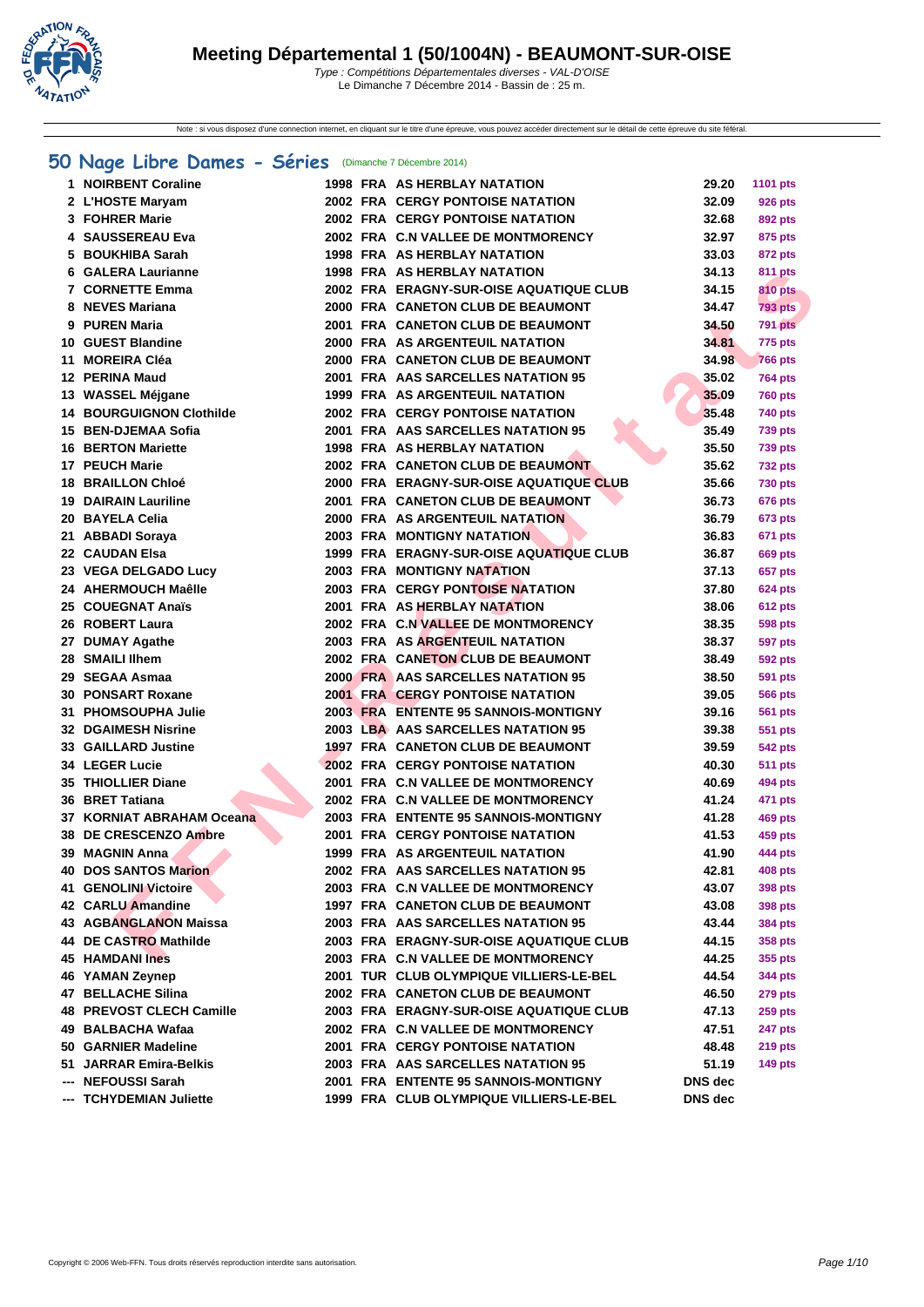

#### **[50 Nage L](http://www.ffnatation.fr/webffn/index.php)ibre Dames - Séries (suite)**

| --- DUFOURNAUD Agathe      |  | 2003 FRA AS HERBLAY NATATION            | <b>DNS</b> dec |
|----------------------------|--|-----------------------------------------|----------------|
| --- ACHAACH Maysam         |  | 2003 FRA AAS SARCELLES NATATION 95      | <b>DNS</b> dec |
| --- CLOCHARD Rehane        |  | 2003 FRA AAS SARCELLES NATATION 95      | <b>DNS</b> dec |
| --- BENATTIA Ines          |  | 2001 FRA AS ARGENTEUIL NATATION         | <b>DNS</b> dec |
| --- LUSCAP FAUCHER Mélodie |  | <b>1998 FRA CERGY PONTOISE NATATION</b> | DNS dec        |

## **50 Dos Dames - Séries** (Dimanche 7 Décembre 2014)

| טכ | Dos Dames - Series        | (Dimanche 7 Décembre 2014) |                                         |                |                 |
|----|---------------------------|----------------------------|-----------------------------------------|----------------|-----------------|
|    | 1 NOIRBENT Coraline       |                            | <b>1998 FRA AS HERBLAY NATATION</b>     | 32.52          | <b>1158 pts</b> |
|    | 2 FOHRER Marie            |                            | <b>2002 FRA CERGY PONTOISE NATATION</b> | 36.80          | <b>921 pts</b>  |
|    | 3 LOSTE Lisa              |                            | 2002 FRA CANETON CLUB DE BEAUMONT       | 37.79          | <b>870 pts</b>  |
|    | 4 WAUQUIER Loicia         |                            | 2002 FRA CANETON CLUB DE BEAUMONT       | 39.07          | 806 pts         |
| 5  | <b>BERTON Mariette</b>    |                            | <b>1998 FRA AS HERBLAY NATATION</b>     | 39.74          | 773 pts         |
|    | 6 PUREN Maria             |                            | 2001 FRA CANETON CLUB DE BEAUMONT       | 40.49          | <b>738 pts</b>  |
| 7  | <b>DAIRAIN Lauriline</b>  |                            | 2001 FRA CANETON CLUB DE BEAUMONT       | 40.80          | <b>723 pts</b>  |
|    | 8 DOMINOIS Valentine      |                            | 2001 FRA CANETON CLUB DE BEAUMONT       | 41.93          | 672 pts         |
|    | 9 MOREIRA Cléa            |                            | 2000 FRA CANETON CLUB DE BEAUMONT       | 42.92          | <b>629 pts</b>  |
| 10 | <b>PONSART Roxane</b>     |                            | <b>2001 FRA CERGY PONTOISE NATATION</b> | 43.20          | <b>616 pts</b>  |
| 11 | <b>NGUYEN Phuonganh</b>   |                            | <b>1998 FRA CERGY PONTOISE NATATION</b> | 43.82          | 590 pts         |
|    | 12 MARHOUM Jihane         |                            | 2003 FRA AS ARGENTEUIL NATATION         | 44.50          | 562 pts         |
|    | 13 BAYELA Celia           |                            | 2000 FRA AS ARGENTEUIL NATATION         | 44.63          | <b>557 pts</b>  |
|    | 14 COUEGNAT Anaïs         |                            | 2001 FRA AS HERBLAY NATATION            | 45.65          | 516 pts         |
|    | 15 ROBERT Laura           |                            | 2002 FRA C.N VALLEE DE MONTMORENCY      | 45.80          | 510 pts         |
|    | <b>16 CAUDAN Elsa</b>     |                            | 1999 FRA ERAGNY-SUR-OISE AQUATIQUE CLUB | 45.99          | 503 pts         |
| 17 | <b>DOS SANTOS Marion</b>  |                            | 2002 FRA AAS SARCELLES NATATION 95      | 46.40          | 487 pts         |
|    | 18 SMAILI lihem           |                            | 2002 FRA CANETON CLUB DE BEAUMONT       | 47.37          | 451 pts         |
|    | 19 LAROCHELLE Annaëlle    |                            | <b>1997 FRA CERGY PONTOISE NATATION</b> | 48.52          | 410 pts         |
|    | 20 KORNIAT ABRAHAM Oceana |                            | 2003 FRA ENTENTE 95 SANNOIS-MONTIGNY    | 48.59          | 407 pts         |
|    | 20 PHOMSOUPHA Julie       |                            | 2003 FRA ENTENTE 95 SANNOIS-MONTIGNY    | 48.59          | 407 pts         |
|    | 22 BALBACHA Wafaa         |                            | 2002 FRA C.N VALLEE DE MONTMORENCY      | 48.98          | 394 pts         |
|    | 23 GENOLINI Victoire      |                            | 2003 FRA C.N VALLEE DE MONTMORENCY      | 49.53          | 375 pts         |
|    | 24 MALLIARD Manon         |                            | 2003 FRA CANETON CLUB DE BEAUMONT       | 52.15          | 293 pts         |
|    | 25 PREVOST CLECH Camille  |                            | 2003 FRA ERAGNY-SUR-OISE AQUATIQUE CLUB | 55.47          | <b>203 pts</b>  |
|    | 26 JARRAR Emira-Belkis    |                            | 2003 FRA AAS SARCELLES NATATION 95      | 1:02.68        | 65 pts          |
|    | --- ACHAACH Maysam        |                            | 2003 FRA AAS SARCELLES NATATION 95      | <b>DNS</b> dec |                 |
|    | <b>TUMBARINU Anais</b>    |                            | 2003 FRA CANETON CLUB DE BEAUMONT       | <b>DNS</b> dec |                 |
|    | <b>NEFOUSSI Sarah</b>     |                            | 2001 FRA ENTENTE 95 SANNOIS-MONTIGNY    | DNS dec        |                 |
|    |                           |                            |                                         |                |                 |
|    | 50 Brasse Dames - Séries  | (Dimanche 7 Décembre 2014) |                                         |                |                 |
|    | 1 LE GARREC Perrine       |                            | <b>1999 FRA AS ARGENTEUIL NATATION</b>  | 38.48          | 1022 pts        |
|    | 2 GUERIN Angèle           |                            | <b>2002 FRA CERGY PONTOISE NATATION</b> | 41.31          | 896 pts         |
|    | 3 BAHFIR Chahinez         |                            | 2000 FRA AS ARGENTEUIL NATATION         | 42.86          | 831 pts         |
|    | 4 NEVES Mariana           |                            | 2000 FRA CANETON CLUB DE BEAUMONT       | 43.78          | <b>793 pts</b>  |
|    | 5 PERINA Maud             |                            | 2001 FRA AAS SARCELLES NATATION 95      | 43.85          | 790 pts         |
|    | <b>6 LOSTE Lisa</b>       |                            | 2002 FRA CANETON CLUB DE BEAUMONT       | 44.71          | <b>756 pts</b>  |
|    | 7 DUMAY Agathe            |                            | 2003 FRA AS ARGENTEUIL NATATION         | 44.84          | 751 pts         |

| 2 GUERIN Angèle           |  | <b>2002 FRA CERGY PONTOISE NATATION</b>  | 41.31 | 896 pts        |
|---------------------------|--|------------------------------------------|-------|----------------|
| 3 BAHFIR Chahinez         |  | 2000 FRA AS ARGENTEUIL NATATION          | 42.86 | 831 pts        |
| 4 NEVES Mariana           |  | 2000 FRA CANETON CLUB DE BEAUMONT        | 43.78 | <b>793 pts</b> |
| 5 PERINA Maud             |  | 2001 FRA AAS SARCELLES NATATION 95       | 43.85 | <b>790 pts</b> |
| 6 LOSTE Lisa              |  | 2002 FRA CANETON CLUB DE BEAUMONT        | 44.71 | <b>756 pts</b> |
| 7 DUMAY Agathe            |  | 2003 FRA AS ARGENTEUIL NATATION          | 44.84 | <b>751 pts</b> |
| 8 GAILLARD Justine        |  | <b>1997 FRA CANETON CLUB DE BEAUMONT</b> | 45.46 | <b>727 pts</b> |
| 9 L'HOSTE Maryam          |  | <b>2002 FRA CERGY PONTOISE NATATION</b>  | 45.84 | <b>712 pts</b> |
| 10 TAPPING-VIVANCO Eloïse |  | 2002 FRA CANETON CLUB DE BEAUMONT        | 46.12 | <b>701 pts</b> |
| 11 SAUSSEREAU Eva         |  | 2002 FRA C.N VALLEE DE MONTMORENCY       | 46.76 | 677 pts        |
| 12 PONSART Roxane         |  | <b>2001 FRA CERGY PONTOISE NATATION</b>  | 47.10 | 665 pts        |
| 13 BEN-DJEMAA Sofia       |  | 2001 FRA AAS SARCELLES NATATION 95       | 47.31 | 657 pts        |
| 14 FARHAT Inès            |  | <b>2003 FRA CERGY PONTOISE NATATION</b>  | 47.69 | <b>643 pts</b> |
| 15 ANNAHEID Sarah         |  | <b>1999 FRA CERGY PONTOISE NATATION</b>  | 47.80 | <b>639 pts</b> |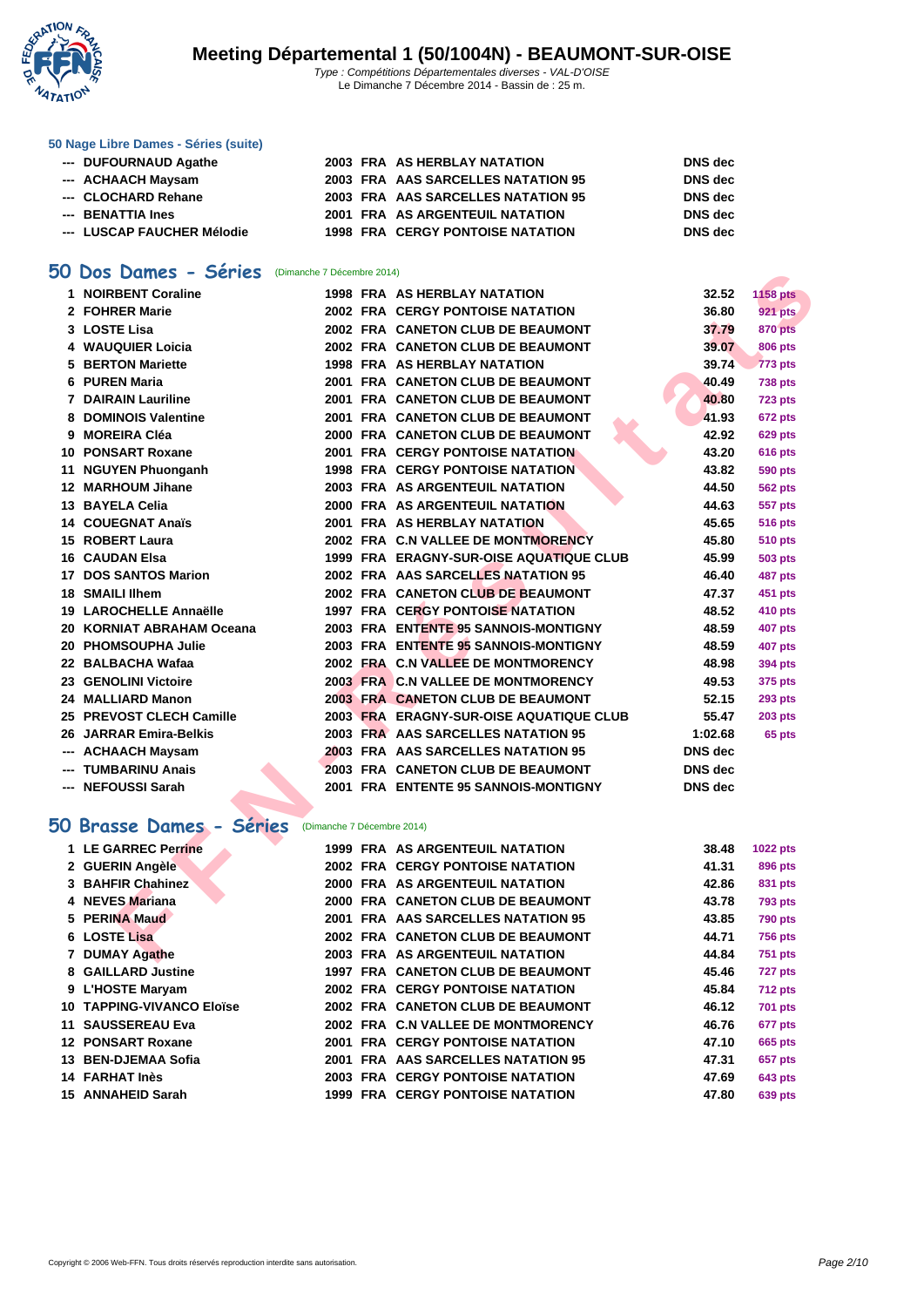**WATATION** 

#### **[50 Brasse](http://www.ffnatation.fr/webffn/index.php) Dames - Séries (suite)**

| <b>16 DGAIMESH Nisrine</b> |                            | 2003 LBA AAS SARCELLES NATATION 95      | 47.89          | <b>636 pts</b> |
|----------------------------|----------------------------|-----------------------------------------|----------------|----------------|
| 17 LETELLIER Cassandre     |                            | 2003 FRA CERGY PONTOISE NATATION        | 48.41          | 617 pts        |
| 18 MARHOUM Jihane          |                            | 2003 FRA AS ARGENTEUIL NATATION         | 48.48          | 615 pts        |
| 19 GALERA Laurianne        |                            | <b>1998 FRA AS HERBLAY NATATION</b>     | 48.53          | <b>613 pts</b> |
| 20 WAUQUIER Loicia         |                            | 2002 FRA CANETON CLUB DE BEAUMONT       | 48.62          | <b>610 pts</b> |
| 21 CARLU Amandine          |                            | 1997 FRA CANETON CLUB DE BEAUMONT       | 48.63          | <b>609 pts</b> |
| 22 CORNETTE Emma           |                            | 2002 FRA ERAGNY-SUR-OISE AQUATIQUE CLUB | 49.91          | 565 pts        |
| 23 AGBANGLANON Maissa      |                            | 2003 FRA AAS SARCELLES NATATION 95      | 50.50          | <b>545 pts</b> |
| 24 CAUDAN Elsa             |                            | 1999 FRA ERAGNY-SUR-OISE AQUATIQUE CLUB | 50.58          | <b>542 pts</b> |
| 25 LAROCHELLE Amandine     |                            | <b>1997 FRA CERGY PONTOISE NATATION</b> | 51.56          | <b>510 pts</b> |
| 26 ZINAOUI Malek           |                            | 2003 FRA AAS SARCELLES NATATION 95      | 52.41          | <b>483 pts</b> |
| 27 HAMDANI Ines            |                            | 2003 FRA C.N VALLEE DE MONTMORENCY      | 52.83          | 470 pts        |
| 28 GUEZ Marie-camille      |                            | <b>1997 FRA CERGY PONTOISE NATATION</b> | 52.86          | <b>469 pts</b> |
| 29 PHOMSOUPHA Julie        |                            | 2003 FRA ENTENTE 95 SANNOIS-MONTIGNY    | 52.91          | 467 pts        |
| 30 KORNIAT ABRAHAM Oceana  |                            | 2003 FRA ENTENTE 95 SANNOIS-MONTIGNY    | 53.00          | 464 pts        |
| 31 MALLIARD Manon          |                            | 2003 FRA CANETON CLUB DE BEAUMONT       | 53.76          | 441 pts        |
| 32 THIOLLIER Diane         |                            | 2001 FRA C.N VALLEE DE MONTMORENCY      | 53.77          | 441 pts        |
| 33 MAGNIN Anna             |                            | 1999 FRA AS ARGENTEUIL NATATION         | 54.07          | 432 pts        |
| 34 LEGER Lucie             |                            | 2002 FRA CERGY PONTOISE NATATION        | 54.73          | 412 pts        |
| 35 BRET Tatiana            |                            | 2002 FRA C.N VALLEE DE MONTMORENCY      | 54.87          | <b>408 pts</b> |
| 36 DE CRESCENZO Ambre      |                            | 2001 FRA CERGY PONTOISE NATATION        | 54.91          | <b>407 pts</b> |
| 37 DE CASTRO Mathilde      |                            | 2003 FRA ERAGNY-SUR-OISE AQUATIQUE CLUB | 57.27          | <b>342 pts</b> |
| 38 PREVOST CLECH Camille   |                            | 2003 FRA ERAGNY-SUR-OISE AQUATIQUE CLUB | 59.63          | <b>282 pts</b> |
| 39 DOS SANTOS Marion       |                            | 2002 FRA AAS SARCELLES NATATION 95      | 1:05.93        | <b>150 pts</b> |
| --- BELLACHE Silina        |                            | 2002 FRA CANETON CLUB DE BEAUMONT       | <b>DSQ Ai</b>  |                |
| --- NEFOUSSI Sarah         |                            | 2001 FRA ENTENTE 95 SANNOIS-MONTIGNY    | <b>DNS</b> dec |                |
| --- DUFOURNAUD Agathe      |                            | 2003 FRA AS HERBLAY NATATION            | <b>DNS</b> dec |                |
| --- CLOCHARD Rehane        |                            | 2003 FRA AAS SARCELLES NATATION 95      | <b>DNS</b> dec |                |
| --- LUSCAP FAUCHER Mélodie |                            | <b>1998 FRA CERGY PONTOISE NATATION</b> | <b>DNS</b> dec |                |
| --- TCHYDEMIAN Juliette    |                            | 1999 FRA CLUB OLYMPIQUE VILLIERS-LE-BEL | <b>DNS</b> dec |                |
| --- ACHAACH Maysam         |                            | 2003 FRA AAS SARCELLES NATATION 95      | DNS dec        |                |
|                            |                            |                                         |                |                |
| 50 Papillon Dames - Séries | (Dimanche 7 Décembre 2014) |                                         |                |                |
| 1 LE GARREC Perrine        |                            | <b>1999 FRA AS ARGENTEUIL NATATION</b>  | 33.87          | 959 pts        |
| 2 PEUCH Marie              |                            | 2002 FRA CANETON CLUB DE BEAUMONT       | 36.09          | 844 pts        |
| 3 BAHFIR Chahinez          |                            | 2000 FRA AS ARGENTEUIL NATATION         | 38.33          | 737 pts        |
| 4 GUEST Blandine           |                            | 2000 FRA AS ARGENTEUIL NATATION         | 38.52          | 728 pts        |
| 5 GUERIN Angèle            |                            | <b>2002 FRA CERGY PONTOISE NATATION</b> | 39.15          | <b>699 pts</b> |
| 6 BOUKHIBA Sarah           |                            | 1998 FRA AS HERBLAY NATATION            | 39.34          | <b>690 pts</b> |
| <b>7 BERTON Mariette</b>   |                            | <b>1998 FRA AS HERBLAY NATATION</b>     | 40.31          | 647 pts        |
| 8 WASSEL Méjgane           |                            | 1999 FRA AS ARGENTEUIL NATATION         | 40.64          | 633 pts        |
| 9 BRAILLON Chloé           |                            | 2000 FRA ERAGNY-SUR-OISE AQUATIQUE CLUB | 40.81          | <b>626 pts</b> |
| 10 LETELLIER Cassandre     |                            | <b>2003 FRA CERGY PONTOISE NATATION</b> | 41.21          | <b>609 pts</b> |
| 10 MOREIRA Cléa            |                            | 2000 FRA CANETON CLUB DE BEAUMONT       | 41.21          | <b>609 pts</b> |
| 12 GALERA Laurianne        |                            | 1998 FRA AS HERBLAY NATATION            | 41.50          | <b>597 pts</b> |
| 49 BOUROURNON CLASSING     | $0.000$ $FDR$              | CERCY BOUTOICE HATATION                 | 11.70          | $FAR = 4$      |

## **50 Papillon Dames - Séries** (Dimanche 7 Décembre 2014)

| 1 LE GARREC Perrine             |      | <b>1999 FRA AS ARGENTEUIL NATATION</b>  | 33.87 | 959 pts        |
|---------------------------------|------|-----------------------------------------|-------|----------------|
| 2 PEUCH Marie                   |      | 2002 FRA CANETON CLUB DE BEAUMONT       | 36.09 | 844 pts        |
| 3 BAHFIR Chahinez               |      | 2000 FRA AS ARGENTEUIL NATATION         | 38.33 | <b>737 pts</b> |
| 4 GUEST Blandine                |      | 2000 FRA AS ARGENTEUIL NATATION         | 38.52 | <b>728 pts</b> |
| 5 GUERIN Angèle                 |      | <b>2002 FRA CERGY PONTOISE NATATION</b> | 39.15 | 699 pts        |
| 6 BOUKHIBA Sarah                |      | <b>1998 FRA AS HERBLAY NATATION</b>     | 39.34 | <b>690 pts</b> |
| 7 BERTON Mariette               |      | <b>1998 FRA AS HERBLAY NATATION</b>     | 40.31 | <b>647 pts</b> |
| 8 WASSEL Méjgane                |      | <b>1999 FRA AS ARGENTEUIL NATATION</b>  | 40.64 | 633 pts        |
| 9 BRAILLON Chloé                |      | 2000 FRA ERAGNY-SUR-OISE AQUATIQUE CLUB | 40.81 | <b>626 pts</b> |
| 10 LETELLIER Cassandre          |      | <b>2003 FRA CERGY PONTOISE NATATION</b> | 41.21 | <b>609 pts</b> |
| 10 MOREIRA Cléa                 |      | 2000 FRA CANETON CLUB DE BEAUMONT       | 41.21 | <b>609 pts</b> |
| 12 GALERA Laurianne             |      | 1998 FRA AS HERBLAY NATATION            | 41.50 | <b>597 pts</b> |
| <b>13 BOURGUIGNON Clothilde</b> |      | <b>2002 FRA CERGY PONTOISE NATATION</b> | 41.76 | <b>586 pts</b> |
| <b>14 DOMINOIS Valentine</b>    |      | 2001 FRA CANETON CLUB DE BEAUMONT       | 41.93 | <b>579 pts</b> |
| 14 SAUSSEREAU Eva               |      | 2002 FRA C.N VALLEE DE MONTMORENCY      | 41.93 | <b>579 pts</b> |
| 16 AHERMOUCH Maêlle             |      | <b>2003 FRA CERGY PONTOISE NATATION</b> | 42.41 | 559 pts        |
| 17 HORWITZ Audrey               |      | <b>1993 FRA AS ARGENTEUIL NATATION</b>  | 42.83 | <b>542 pts</b> |
| 18 FARHAT Inès                  |      | <b>2003 FRA CERGY PONTOISE NATATION</b> | 43.63 | <b>511 pts</b> |
| 19 PERINA Maud                  | 2001 | FRA AAS SARCELLES NATATION 95           | 43.71 | <b>508 pts</b> |
| 20 ABBADI Soraya                |      | <b>2003 FRA MONTIGNY NATATION</b>       | 44.55 | 476 pts        |
| 21 TAPPING-VIVANCO Eloïse       |      | 2002 FRA CANETON CLUB DE BEAUMONT       | 45.13 | 454 pts        |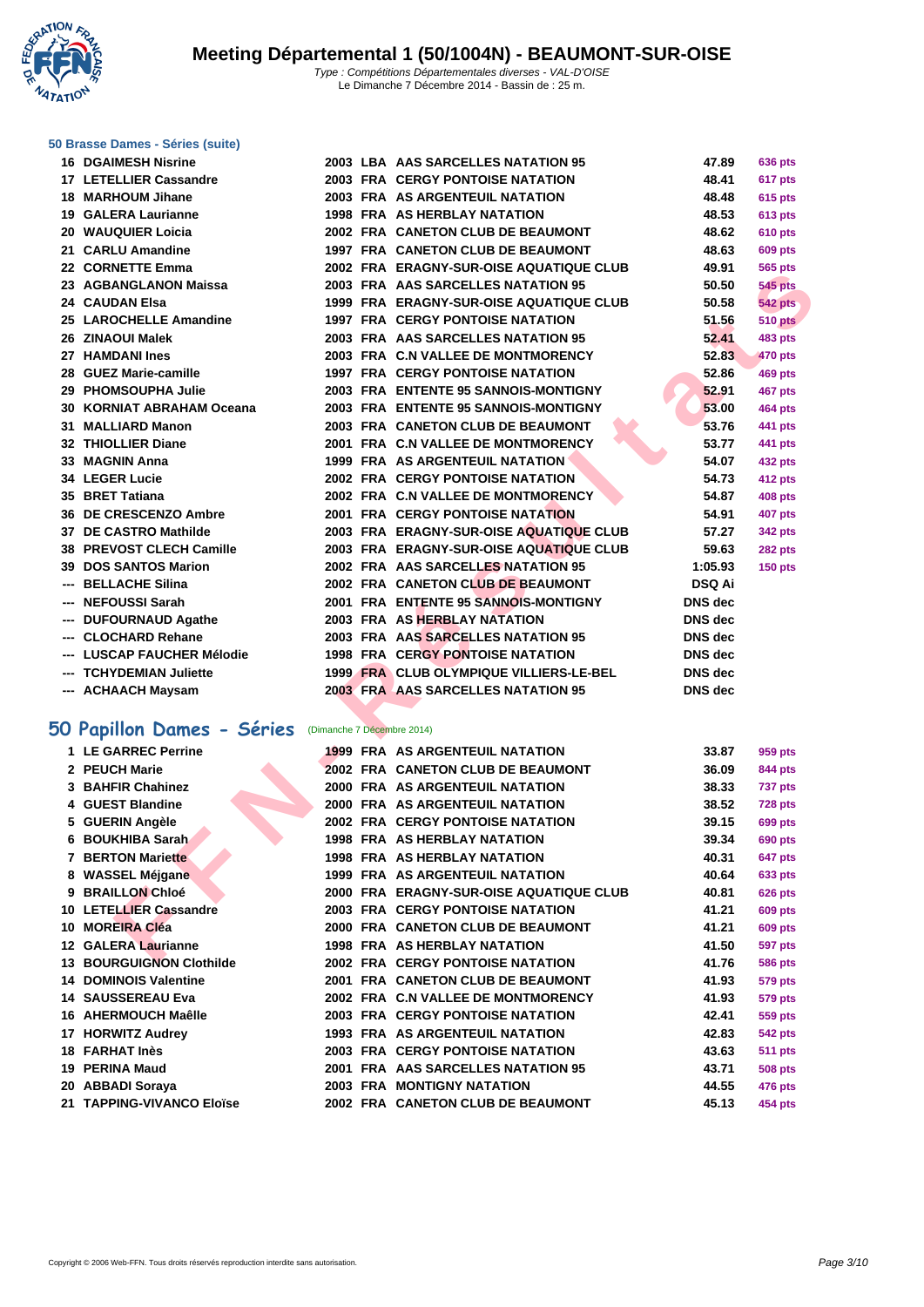

#### Le Dimanche 7 Décembre 2014 - Bassin de : 25 m.

| 50 Papillon Dames - Séries (suite) |  |  |  |  |  |
|------------------------------------|--|--|--|--|--|
|------------------------------------|--|--|--|--|--|

- **22 VEGA DELGADO Lucy 2003 FRA MONTIGNY SEGAA Asmaa 2000 FRA** AAS SARC **24 ZINAOUI Malek 2003 FRA** AAS SARC
- **25 YAMAN Zeynep 2001 TUR CLUB OLY**
- --- **DUFOURNAUD Agathe 2003** FRA AS HERBL
- **--- TUMBARINU Anais 2003 FRA** CANETON
- 

## **100 4 Nages Dames - Séries** (Dimanche 7 Décembre 2014)

| 00 4 Nages Dames - Séries      | (Dimanche 7 Décembre 2014)               |                            |
|--------------------------------|------------------------------------------|----------------------------|
| 1 LAROCHELLE Amandine          | <b>1997 FRA CERGY PONTOISE NATATION</b>  | 1:12.99<br><b>1069 pts</b> |
| 2 NOIRBENT Coraline            | <b>1998 FRA AS HERBLAY NATATION</b>      | 1:13.49<br>1055 pts        |
| 3 LE GARREC Perrine            | <b>1999 FRA AS ARGENTEUIL NATATION</b>   | 1:15.80<br>991 pts         |
| 4 FOHRER Marie                 | <b>2002 FRA CERGY PONTOISE NATATION</b>  | 1:21.62<br><b>838 pts</b>  |
| 5 L'HOSTE Maryam               | <b>2002 FRA CERGY PONTOISE NATATION</b>  | 1:23.43<br><b>793 pts</b>  |
| 6 BOUKHIBA Sarah               | <b>1998 FRA AS HERBLAY NATATION</b>      | 1:24.12<br><b>776 pts</b>  |
| 7 BAHFIR Chahinez              | 2000 FRA AS ARGENTEUIL NATATION          | 1:25.15<br><b>751 pts</b>  |
| 8 GUERIN Angèle                | <b>2002 FRA CERGY PONTOISE NATATION</b>  | 1:25.98<br>731 pts         |
| 9 LOSTE Lisa                   | 2002 FRA CANETON CLUB DE BEAUMONT        | 1:26.11<br><b>728 pts</b>  |
| 10 GUEST Blandine              | 2000 FRA AS ARGENTEUIL NATATION          | 1:27.23<br><b>702 pts</b>  |
| <b>11 WAUQUIER Loicia</b>      | 2002 FRA CANETON CLUB DE BEAUMONT        | 1:27.44<br>697 pts         |
| <b>12 PUREN Maria</b>          | 2001 FRA CANETON CLUB DE BEAUMONT        | 1:28.04<br><b>683 pts</b>  |
| 13 NEVES Mariana               | <b>2000 FRA CANETON CLUB DE BEAUMONT</b> | 1:28.68<br>669 pts         |
| <b>14 PEUCH Marie</b>          | <b>2002 FRA CANETON CLUB DE BEAUMONT</b> | 1:29.19<br>657 pts         |
| 15 WASSEL Méjgane              | <b>1999 FRA AS ARGENTEUIL NATATION</b>   | 1:30.09<br>637 pts         |
| <b>16 BRAILLON Chloé</b>       | 2000 FRA ERAGNY-SUR-OISE AQUATIQUE CLUB  | 1:30.74<br>623 pts         |
| 17 LETELLIER Cassandre         | <b>2003 FRA CERGY PONTOISE NATATION</b>  | 1:30.84<br>621 pts         |
| 18 ANNAHEID Sarah              | <b>1999 FRA CERGY PONTOISE NATATION</b>  | 1:32.03<br>595 pts         |
| 19 BAYELA Celia                | <b>2000 FRA AS ARGENTEUIL NATATION</b>   | 1:33.15<br>572 pts         |
| 20 BOURGUIGNON Clothilde       | <b>2002 FRA CERGY PONTOISE NATATION</b>  | 1:33.24<br>570 pts         |
| 21 FARHAT Inès                 | <b>2003 FRA CERGY PONTOISE NATATION</b>  | 1:33.92<br>556 pts         |
| 22 AHERMOUCH Maêlle            | <b>2003 FRA CERGY PONTOISE NATATION</b>  | 1:34.04<br>553 pts         |
| 23 DOMINOIS Valentine          | 2001 FRA CANETON CLUB DE BEAUMONT        | 1:34.28<br>549 pts         |
| 24 TAPPING-VIVANCO Eloïse      | 2002 FRA CANETON CLUB DE BEAUMONT        | 1:34.43<br>546 pts         |
| 25 HORWITZ Audrey              | <b>1993 FRA AS ARGENTEUIL NATATION</b>   | 1:34.99<br>534 pts         |
| 26 DUMAY Agathe                | <b>2003 FRA AS ARGENTEUIL NATATION</b>   | 1:35.34<br>527 pts         |
| 27 ABBADI Soraya               | 2003 FRA MONTIGNY NATATION               | 1:37.34<br>488 pts         |
| 28 MARHOUM Jihane              | 2003 FRA AS ARGENTEUIL NATATION          | 1:39.21<br>453 pts         |
| 29 COUEGNAT Anaïs              | <b>2001 FRA AS HERBLAY NATATION</b>      | 1:39.79<br>442 pts         |
| 30 LEGER Lucie                 | <b>2002 FRA CERGY PONTOISE NATATION</b>  | 1:39.86<br>441 pts         |
| <b>DGAIMESH Nisrine</b><br>31. | 2003 LBA AAS SARCELLES NATATION 95       | 1:41.08<br>419 pts         |
| 32 VEGA DELGADO Lucy           | 2003 FRA MONTIGNY NATATION               | 1:41.53<br>411 pts         |
| 33 NGUYEN Phuonganh            | <b>1998 FRA CERGY PONTOISE NATATION</b>  | 1:42.87<br>387 pts         |
| 34 SEGAA Asmaa                 | 2000 FRA AAS SARCELLES NATATION 95       | 1:46.03<br>335 pts         |
| 35 MALLIARD Manon              | 2003 FRA CANETON CLUB DE BEAUMONT        | 1:47.21<br><b>316 pts</b>  |
| <b>36 AGBANGLANON Maissa</b>   | 2003 FRA AAS SARCELLES NATATION 95       | 1:52.77<br>236 pts         |
| 37 DE CRESCENZO Ambre          | <b>2001 FRA CERGY PONTOISE NATATION</b>  | 1:53.34<br><b>228 pts</b>  |
| --- CORNETTE Emma              | 2002 FRA ERAGNY-SUR-OISE AQUATIQUE CLUB  | <b>DSQ Vi</b>              |
| --- TUMBARINU Anais            | 2003 FRA CANETON CLUB DE BEAUMONT        | <b>DNS</b> dec             |

**--- BENATTIA Ines 2001 FRA AS ARGENTEUIL NATATION DNS dec**

### **50 Nage Libre Messieurs - Séries** (Dimanche 7 Décembre 2014)

| 1 EGGIMANN Rudy     |  | <b>2001 FRA MONTIGNY NATATION</b> | 26.55          | 1023 pts |
|---------------------|--|-----------------------------------|----------------|----------|
| 2 CLEMENT Matteo    |  | 1997 FRA CANETON CLUB DE BEAUMONT | 26.83 1004 pts |          |
| 3 LE GARREC Antonin |  | 1997 FRA AS ARGENTEUIL NATATION   | 26.90          | 999 pts  |

| <b>NATATION</b>               | 47.78          | 363 pts            |
|-------------------------------|----------------|--------------------|
| <b>ELLES NATATION 95</b>      | 48.35          | 344 pts            |
| <b>ELLES NATATION 95</b>      | 48.74          | 332 pts            |
| <b>MPIQUE VILLIERS-LE-BEL</b> | 57.05          | 123 <sub>pts</sub> |
| AY NATATION                   | <b>DNS</b> dec |                    |
| <b>CLUB DE BEAUMONT</b>       | DNS dec        |                    |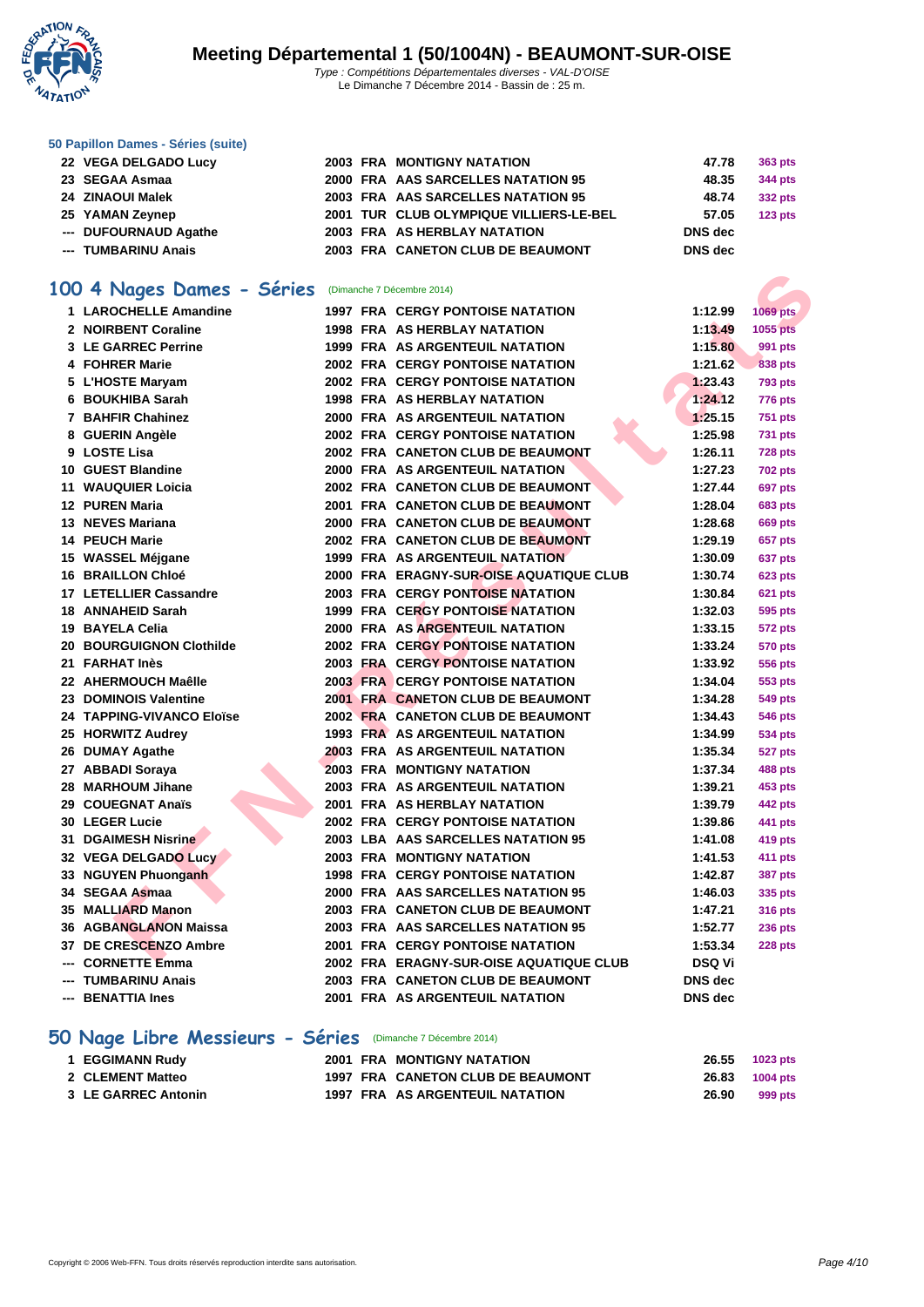**WATATION** .,

# **[50 Nage L](http://www.ffnatation.fr/webffn/index.php)ibre Messieurs - Séries (suite)**

| 4 GRIVEAU Hugo                  |  | <b>1998 FRA CERGY PONTOISE NATATION</b>  | 27.51 | 959 pts        |
|---------------------------------|--|------------------------------------------|-------|----------------|
| 5 JEAN FRANCOIS Nicolas         |  | 1978 FRA CANETON CLUB DE BEAUMONT        | 27.94 | 931 pts        |
| <b>6 FLAUNET Bastien</b>        |  | <b>1997 FRA CERGY PONTOISE NATATION</b>  | 28.07 | 923 pts        |
| 7 CRENN Camille                 |  | <b>1998 FRA CANETON CLUB DE BEAUMONT</b> | 28.77 | 879 pts        |
| 8 PEIXOTO Romain                |  | <b>1997 FRA AS ARGENTEUIL NATATION</b>   | 28.94 | 868 pts        |
| 9 ESTEVES Axel                  |  | <b>2001 FRA MONTIGNY NATATION</b>        | 29.05 | <b>862 pts</b> |
| 10 CABANNE-HEBERT Douglas       |  | 2000 FRA CANETON CLUB DE BEAUMONT        | 29.54 | 832 pts        |
| 11 BAUDOIN Antoine              |  | <b>1996 FRA CERGY PONTOISE NATATION</b>  | 29.92 | <b>809 pts</b> |
| 12 TILLY Lucas                  |  | 2000 FRA ERAGNY-SUR-OISE AQUATIQUE CLUB  | 29.95 | <b>807 pts</b> |
| 13 COUEGNAT Damien              |  | 2000 FRA AS HERBLAY NATATION             | 30.09 | 799 pts        |
| 14 BRACCIALI Erwan              |  | 2000 FRA ERAGNY-SUR-OISE AQUATIQUE CLUB  | 30.25 | <b>789 pts</b> |
| <b>15 DEBRAINE Tristan</b>      |  | <b>1998 FRA CERGY PONTOISE NATATION</b>  | 30.32 | <b>785 pts</b> |
| 16 LASSERRE Alexandre           |  | 1998 FRA CANETON CLUB DE BEAUMONT        | 30.40 | <b>780 pts</b> |
| 17 ILIC Igor                    |  | 1999 FRA AAS SARCELLES NATATION 95       | 30.46 | 777 pts        |
| 18 CORNU Ewan                   |  | 2000 FRA AAS SARCELLES NATATION 95       | 30.62 | <b>768 pts</b> |
| <b>19 ASSELIN-BOULLE Pierre</b> |  | 1999 FRA AS ARGENTEUIL NATATION          | 30.64 | <b>766 pts</b> |
| 20 LIOTTARD Cantin              |  | <b>2002 FRA CERGY PONTOISE NATATION</b>  | 30.75 | <b>760 pts</b> |
| 21 GIBON Aurélien               |  | <b>1996 FRA CERGY PONTOISE NATATION</b>  | 31.07 | 742 pts        |
| 22 LERCH Malvyn                 |  | 2000 FRA CANETON CLUB DE BEAUMONT        | 31.18 | <b>735 pts</b> |
| 23 RENAUDIN Remi                |  | <b>2002 FRA CERGY PONTOISE NATATION</b>  | 31.38 | <b>724 pts</b> |
| 24 SAIM Slimène                 |  | 1999 FRA C.N VALLEE DE MONTMORENCY       | 31.46 | <b>720 pts</b> |
| 25 PRÉZEAU Gabin                |  | 1999 FRA AS ARGENTEUIL NATATION          | 31.54 | <b>715 pts</b> |
| 26 CHARPENTIER Rémy             |  | <b>1996 FRA CERGY PONTOISE NATATION</b>  | 31.55 | <b>714 pts</b> |
| 27 DE BOYER D'EGUILLES Maxime   |  | 2002 FRA CANETON CLUB DE BEAUMONT        | 32.06 | <b>686 pts</b> |
| <b>28 BRACCIALI Alexis</b>      |  | 2000 FRA ERAGNY-SUR-OISE AQUATIQUE CLUB  | 32.09 | <b>684 pts</b> |
| 29 PITOU Enzo                   |  | 2000 FRA AAS SARCELLES NATATION 95       | 32.29 | <b>674 pts</b> |
| 30 CHARCONNET Damien            |  | 2002 FRA AS ARGENTEUIL NATATION          | 32.51 | <b>662 pts</b> |
| <b>31 BUSTAMANTE Gendel</b>     |  | 1997 PER CLUB OLYMPIQUE VILLIERS-LE-BEL  | 32.97 | 637 pts        |
| <b>32 REAL Tom</b>              |  | 2002 FRA C.N VALLEE DE MONTMORENCY       | 32.98 | <b>636 pts</b> |
| 33 BLIN Quentin                 |  | <b>1999 FRA CERGY PONTOISE NATATION</b>  | 33.08 | 631 pts        |
| 34 OULD MOUSSA Rayane           |  | 2002 FRA AS ARGENTEUIL NATATION          | 33.20 | <b>625 pts</b> |
| 35 TIHON David                  |  | <b>2003 FRA CERGY PONTOISE NATATION</b>  | 33.21 | <b>624 pts</b> |
| <b>36 DELVAUX Julien</b>        |  | 1997 FRA C.N VALLEE DE MONTMORENCY       | 34.17 | 575 pts        |
| 37 TAPPING-VIVANCO Gabriel      |  | 2000 FRA CANETON CLUB DE BEAUMONT        | 34.83 | <b>542 pts</b> |
| 38 BOUTILLIER Ancelin           |  | 1998 FRA CANETON CLUB DE BEAUMONT        | 35.41 | <b>514 pts</b> |
| 39 DAUGERON Jordan              |  | <b>2002 FRA CERGY PONTOISE NATATION</b>  | 35.45 | <b>512 pts</b> |
| <b>40 HERVELIN Pierre</b>       |  | 2001 FRA CANETON CLUB DE BEAUMONT        | 35.47 | <b>511 pts</b> |
| 41 LAROCHELLE Axel              |  | <b>2003 FRA CERGY PONTOISE NATATION</b>  | 35.54 | <b>508 pts</b> |
| 42 NICHOLLS Steven.             |  | 2000 FRA AS ARGENTEUIL NATATION          | 35.77 | 497 pts        |
| 43 NEVEUX Maxime                |  | 1999 FRA CANETON CLUB DE BEAUMONT        | 35.84 | <b>494 pts</b> |
| 44 BOUZAT Jules                 |  | 1999 FRA C.N VALLEE DE MONTMORENCY       | 35.86 | 493 pts        |
| 45 PROTON Charles               |  | 2002 FRA ERAGNY-SUR-OISE AQUATIQUE CLUB  | 35.93 | 490 pts        |
| 46   LAYMOUNI Hassan            |  | 2003 FRA ENTENTE 95 SANNOIS-MONTIGNY     | 35.99 | <b>487 pts</b> |
| 47 GRIBOT Quentin               |  | <b>1998 FRA CERGY PONTOISE NATATION</b>  | 36.62 | 458 pts        |
| 48 LASSERRE Maxime              |  | 2000 FRA CANETON CLUB DE BEAUMONT        | 36.67 | 456 pts        |
| 49 CORDIER Ugo                  |  | 2000 FRA CLUB OLYMPIQUE VILLIERS-LE-BEL  | 37.23 | 431 pts        |
| 50 BADOUD Elias                 |  | 2001 FRA CANETON CLUB DE BEAUMONT        | 37.59 | 416 pts        |
| 51 ABBOU Samy                   |  | 2003 FRA ENTENTE 95 SANNOIS-MONTIGNY     | 37.69 | 411 pts        |
| 52 YAHMI Ryan                   |  | 2000 FRA AAS SARCELLES NATATION 95       | 37.71 | <b>411 pts</b> |
| 53 ALVES Hugo                   |  | 2003 FRA ERAGNY-SUR-OISE AQUATIQUE CLUB  | 37.78 | <b>408 pts</b> |
| 54 MARCICKI Valentin            |  | 1999 FRA AS ARGENTEUIL NATATION          | 37.88 | 403 pts        |
| 55 ZIDANI Lamine                |  | 2001 FRA AAS SARCELLES NATATION 95       | 38.20 | 390 pts        |
| 56 BUI-BLUTEAU Alec             |  | 2003 FRA CANETON CLUB DE BEAUMONT        | 38.27 | <b>387 pts</b> |
| 57 TERRA Lucas                  |  | 2002 FRA AS ARGENTEUIL NATATION          | 38.46 | 379 pts        |
|                                 |  |                                          |       |                |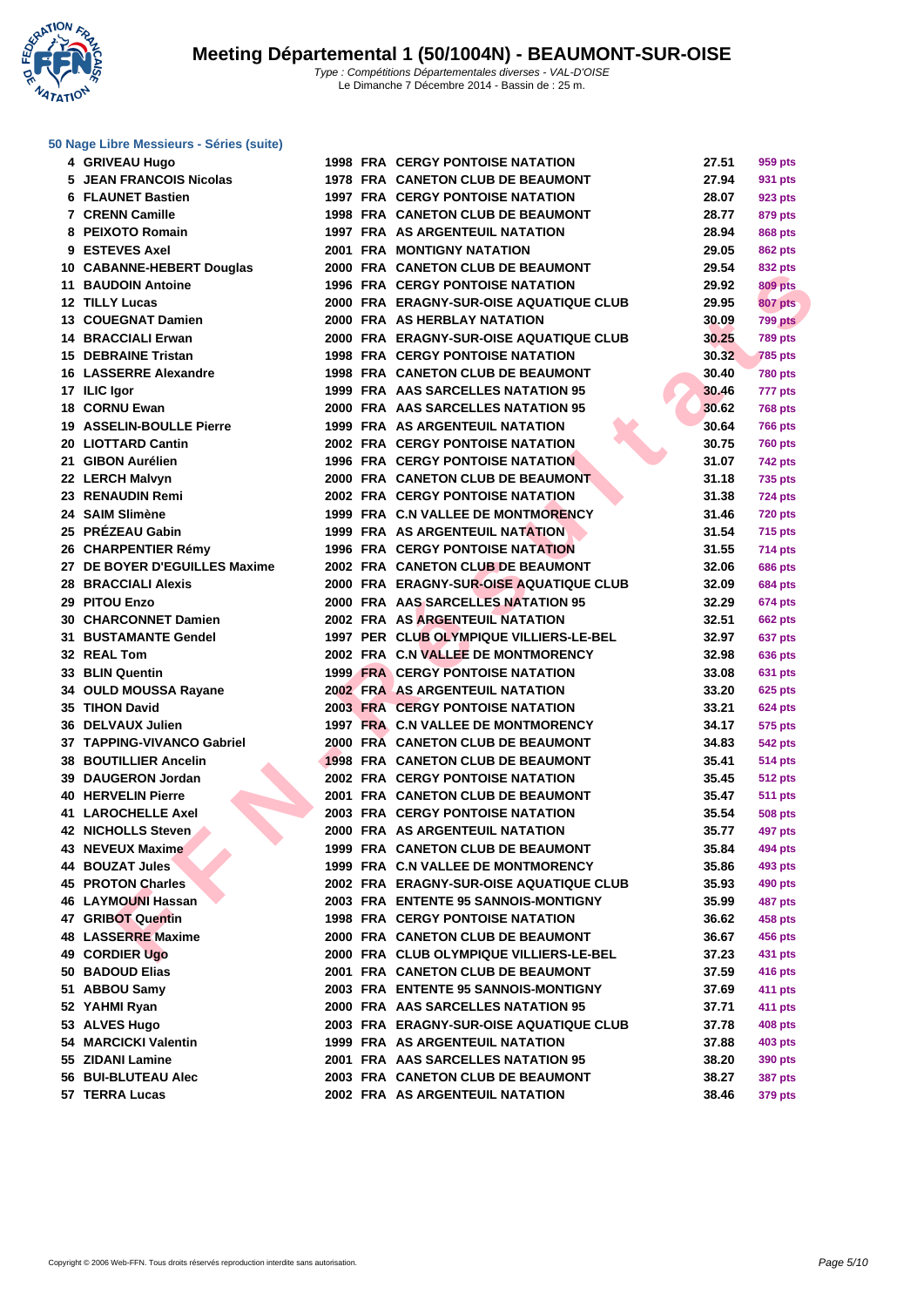**WATATION**  $^{\prime}$ 

#### **[50 Nage L](http://www.ffnatation.fr/webffn/index.php)ibre Messieurs - Séries (suite)**

| 58 OUAHABI Samy                                                                        |                            | 2003 FRA AAS SARCELLES NATATION 95       | 39.30          | <b>346 pts</b> |
|----------------------------------------------------------------------------------------|----------------------------|------------------------------------------|----------------|----------------|
| 59 QUILICHINI Martin                                                                   |                            | 2002 FRA C.N VALLEE DE MONTMORENCY       | 39.99          | 319 pts        |
| 60 KHETABI Abdelkader                                                                  |                            | 2003 FRA ENTENTE 95 SANNOIS-MONTIGNY     | 40.33          | <b>307 pts</b> |
| 61 BOTTARD Maxence                                                                     |                            | 2002 FRA ENTENTE 95 SANNOIS-MONTIGNY     | 40.34          | <b>306 pts</b> |
| 62 PHAM An-Chi                                                                         |                            | 2002 FRA C.N VALLEE DE MONTMORENCY       | 40.52          | <b>300 pts</b> |
| 63 NEE Maxime                                                                          |                            | 2002 FRA C.N VALLEE DE MONTMORENCY       | 40.96          | <b>284 pts</b> |
| 64 NGUYEN DAI Charlie                                                                  |                            | 2003 FRA CANETON CLUB DE BEAUMONT        | 41.85          | <b>253 pts</b> |
| 65 BEHAXETEGUY Matias                                                                  |                            | <b>2001 FRA CERGY PONTOISE NATATION</b>  | 41.99          | 249 pts        |
| 66 MIGNE Matthieu                                                                      |                            | <b>2003 FRA AS HERBLAY NATATION</b>      | 42.64          | <b>228 pts</b> |
| 67 LOPEZ Nicolas                                                                       |                            | 2001 FRA CANETON CLUB DE BEAUMONT        | 42.88          | 220 pts        |
| 68 NEJJAR Wassim                                                                       |                            | 2000 MAR CLUB OLYMPIQUE VILLIERS-LE-BEL  | 43.11          | 213 pts        |
| 69 DE CASTRO Quentin                                                                   |                            | 2003 FRA ERAGNY-SUR-OISE AQUATIQUE CLUB  | 44.41          | <b>175 pts</b> |
| 70 CAN Emirhan                                                                         |                            | 2001 TUR AAS SARCELLES NATATION 95       | 44.50          | 172 pts        |
| 71 RATSIMBAZAFY Jonathan                                                               |                            | 2003 FRA AAS SARCELLES NATATION 95       | 44.55          | <b>171 pts</b> |
| 72 DE CASTRO Baptiste                                                                  |                            | 2003 FRA ERAGNY-SUR-OISE AQUATIQUE CLUB  | 44.56          | 171 pts        |
| 73 CHAURAND Bastien                                                                    |                            | 2001 FRA AS ARGENTEUIL NATATION          | 45.26          | <b>152 pts</b> |
| 74 PREZEAU Anthony                                                                     |                            | 2003 FRA AS ARGENTEUIL NATATION          | 45.58          | 144 pts        |
| 75 BOUSAÏD Rhedwan                                                                     |                            | <b>1999 FRA CERGY PONTOISE NATATION</b>  | 46.15          | <b>130 pts</b> |
| 76 VISEUX Julien                                                                       |                            | 2001 FRA AS ARGENTEUIL NATATION          | 46.59          | 120 pts        |
| 77 CAILLABA Samuel                                                                     |                            | 2002 FRA C.N VALLEE DE MONTMORENCY       | 47.37          | <b>102 pts</b> |
| 78 ZOUGAGH Marwan                                                                      |                            | 2003 FRA CLUB OLYMPIQUE VILLIERS-LE-BEL  | 47.49          | <b>100 pts</b> |
| 79 PLACZEK Thibaud                                                                     |                            | 2001 FRA ENTENTE 95 SANNOIS-MONTIGNY     | 48.90          | 72 pts         |
| 80 FONDELOT Timothee                                                                   |                            | 2003 FRA AAS SARCELLES NATATION 95       | 50.52          | 46 pts         |
| 81 TOPA Rafael                                                                         |                            | 2003 FRA ENTENTE 95 SANNOIS-MONTIGNY     | 50.80          | 43 pts         |
| --- PRISO Jean-Francois                                                                |                            | 2003 FRA ENTENTE 95 SANNOIS-MONTIGNY     | <b>DSQ Da</b>  |                |
| --- OGUZ Jean-Mathias                                                                  |                            | 2000 FRA AAS SARCELLES NATATION 95       | <b>DSQ Da</b>  |                |
| --- CONTENT Jules                                                                      |                            | 2002 FRA C.N VALLEE DE MONTMORENCY       | <b>DNS</b> dec |                |
| --- SELMI Mohamed                                                                      |                            | <b>2001 FRA CERGY PONTOISE NATATION</b>  | <b>DNS</b> dec |                |
| --- ERTAS Ertugrul                                                                     |                            | 1999 FRA CANETON CLUB DE BEAUMONT        | <b>DNS</b> dec |                |
| --- GONCALVES Théo                                                                     |                            | <b>2002 FRA CERGY PONTOISE NATATION</b>  | <b>DNS</b> dec |                |
| --- HAROUARD Vincent                                                                   |                            | <b>1998 FRA AS HERBLAY NATATION</b>      | <b>DNS</b> dec |                |
|                                                                                        |                            |                                          |                |                |
| 0 Dos Messieurs - Séries                                                               | (Dimanche 7 Décembre 2014) |                                          |                |                |
| 1 EGGIMANN Rudy                                                                        |                            | <b>2001 FRA MONTIGNY NATATION</b>        | 31.27          | 1016 pts       |
| 2 BORNER Mathieu                                                                       |                            | <b>1995 FRA CERGY PONTOISE NATATION</b>  | 31.83          | 983 pts        |
| <b>3 JEAN FRANCOIS Nicolas</b>                                                         |                            | <b>1978 FRA CANETON CLUB DE BEAUMONT</b> | 32.57          | 941 pts        |
| 4 ESTEVES Axel                                                                         |                            | 2001 FRA MONTIGNY NATATION               | 33.85          | 870 pts        |
| 5 OGUZ Jean-Mathias                                                                    |                            | 2000 FRA AAS SARCELLES NATATION 95       | 35.19          | <b>799 pts</b> |
| 6 YZEMBAR Joffrey                                                                      |                            | <b>2000 FRA CERGY PONTOISE NATATION</b>  | 35.41          | <b>788 pts</b> |
| 7 ASSELIN-BOULLE Pierre                                                                |                            | 1999 FRA AS ARGENTEUIL NATATION          | 36.24          | <b>746 pts</b> |
| 8 IABASSENE Safy                                                                       |                            | 2002 FRA AS ARGENTEUIL NATATION          | 36.66          | 725 pts        |
| 9 LIOTTARD Cantin                                                                      |                            | <b>2002 FRA CERGY PONTOISE NATATION</b>  | 36.88          | <b>714 pts</b> |
| 10 BAUDOIN Antoine                                                                     |                            | <b>1996 FRA CERGY PONTOISE NATATION</b>  | 37.18          | <b>699 pts</b> |
| 11 COUEGNAT Damien                                                                     |                            | 2000 FRA AS HERBLAY NATATION             | 37.30          | <b>694 pts</b> |
| <b>12 BRACCIALI Alexis</b>                                                             |                            | 2000 FRA ERAGNY-SUR-OISE AQUATIQUE CLUB  | 38.09          | <b>656 pts</b> |
| $\overline{A}$ of $\overline{A}$ of $\overline{B}$ of $\overline{B}$ of $\overline{B}$ | $0.000$ FD $\lambda$       | <b>CERCY BOUTOICE HATATION</b>           | 20.04          | <b>FOR ALL</b> |

### **50 Dos Messieurs - Séries** (Dimanche 7 Décembre 2014)

| 1 EGGIMANN Rudy                   | 2001 | <b>FRA MONTIGNY NATATION</b>            | 31.27 | 1016 pts       |
|-----------------------------------|------|-----------------------------------------|-------|----------------|
| 2 BORNER Mathieu                  |      | <b>1995 FRA CERGY PONTOISE NATATION</b> | 31.83 | 983 pts        |
| <b>3 JEAN FRANCOIS Nicolas</b>    |      | 1978 FRA CANETON CLUB DE BEAUMONT       | 32.57 | 941 pts        |
| 4 ESTEVES Axel                    | 2001 | <b>FRA MONTIGNY NATATION</b>            | 33.85 | <b>870 pts</b> |
| 5 OGUZ Jean-Mathias               |      | 2000 FRA AAS SARCELLES NATATION 95      | 35.19 | <b>799 pts</b> |
| 6 YZEMBAR Joffrey                 |      | <b>2000 FRA CERGY PONTOISE NATATION</b> | 35.41 | <b>788 pts</b> |
| 7 ASSELIN-BOULLE Pierre           |      | <b>1999 FRA AS ARGENTEUIL NATATION</b>  | 36.24 | <b>746 pts</b> |
| 8 IABASSENE Safy                  |      | 2002 FRA AS ARGENTEUIL NATATION         | 36.66 | <b>725 pts</b> |
| 9 LIOTTARD Cantin                 |      | <b>2002 FRA CERGY PONTOISE NATATION</b> | 36.88 | 714 pts        |
| <b>10 BAUDOIN Antoine</b>         |      | <b>1996 FRA CERGY PONTOISE NATATION</b> | 37.18 | <b>699 pts</b> |
| 11 COUEGNAT Damien                |      | 2000 FRA AS HERBLAY NATATION            | 37.30 | <b>694 pts</b> |
| <b>12 BRACCIALI Alexis</b>        |      | 2000 FRA ERAGNY-SUR-OISE AQUATIQUE CLUB | 38.09 | <b>656 pts</b> |
| 13 DELOUVÉE Bastian               |      | <b>2002 FRA CERGY PONTOISE NATATION</b> | 39.64 | 585 pts        |
| 14 REAL Tom                       |      | 2002 FRA C.N VALLEE DE MONTMORENCY      | 40.44 | <b>550 pts</b> |
| <b>15 TAPPING-VIVANCO Gabriel</b> |      | 2000 FRA CANETON CLUB DE BEAUMONT       | 40.80 | 535 pts        |
| 16 LAYMOUNI Hassan                |      | 2003 FRA ENTENTE 95 SANNOIS-MONTIGNY    | 40.91 | 530 pts        |
| 17 PRISO Jean-Francois            |      | 2003 FRA ENTENTE 95 SANNOIS-MONTIGNY    | 40.97 | <b>528 pts</b> |
| <b>18 BOUBEKEUR Gabriel</b>       |      | <b>2003 FRA CERGY PONTOISE NATATION</b> | 41.44 | <b>508 pts</b> |
| 19 NICHOLLS Steven                | 2000 | <b>FRA AS ARGENTEUIL NATATION</b>       | 43.05 | 444 pts        |
| 20 ZIDANI Lamine                  | 2001 | <b>FRA AAS SARCELLES NATATION 95</b>    | 45.15 | <b>366 pts</b> |
| 21 YAHMI Ryan                     |      | 2000 FRA AAS SARCELLES NATATION 95      | 45.61 | 350 pts        |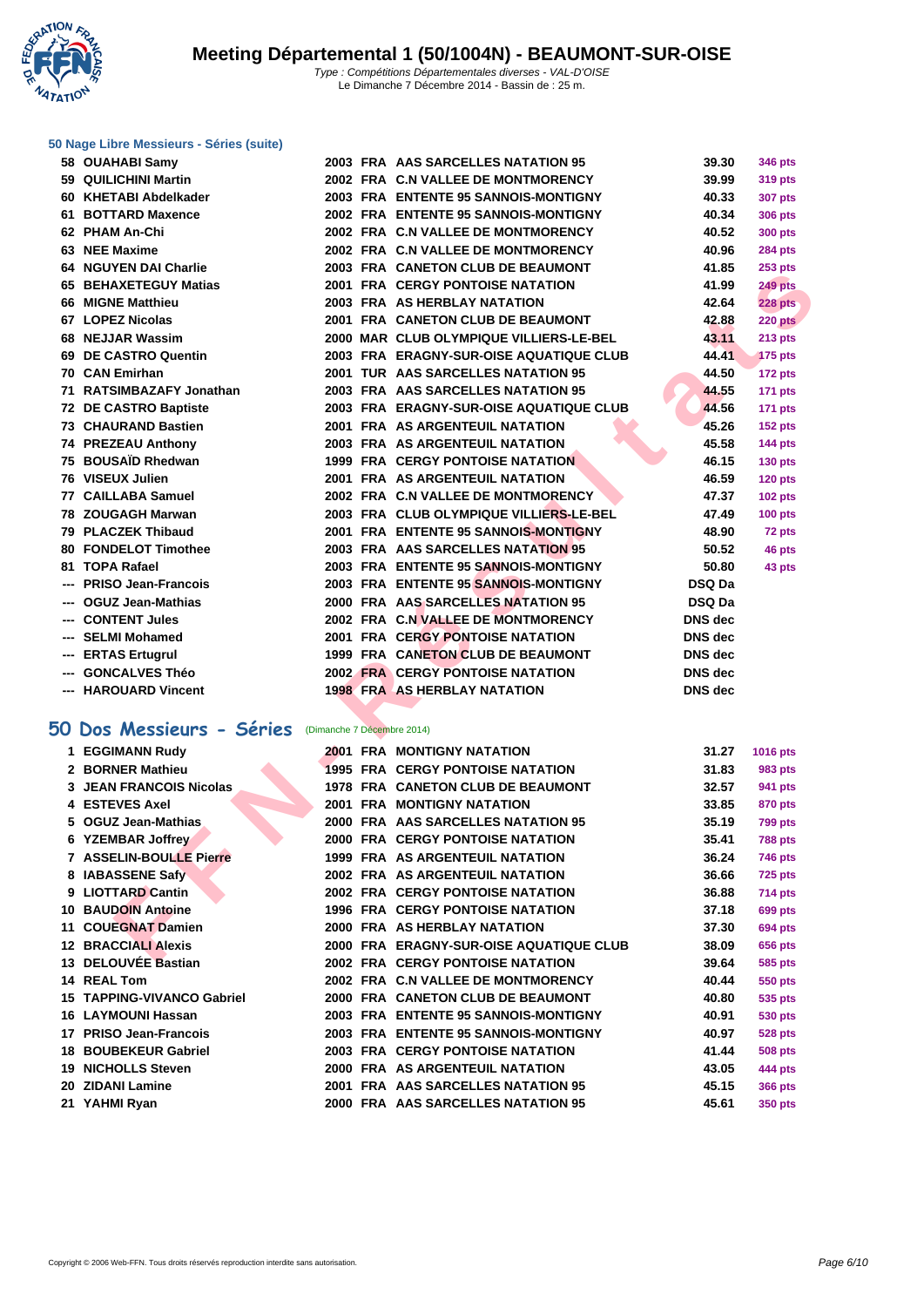**WATATION**  $^{\prime}$ 

#### **[50 Dos M](http://www.ffnatation.fr/webffn/index.php)essieurs - Séries (suite)**

| 22 KHETABI Abdelkader    |  | 2003 FRA ENTENTE 95 SANNOIS-MONTIGNY    | 45.86          | 342 pts        |
|--------------------------|--|-----------------------------------------|----------------|----------------|
| 23 NGUYEN DAI Charlie    |  | 2003 FRA CANETON CLUB DE BEAUMONT       | 46.28          | <b>328 pts</b> |
| 24 ABBOU Samy            |  | 2003 FRA ENTENTE 95 SANNOIS-MONTIGNY    | 46.61          | <b>317 pts</b> |
| 25 PREZEAU Anthony       |  | 2003 FRA AS ARGENTEUIL NATATION         | 46.68          | 314 pts        |
| 26 DELVAUX Julien        |  | 1997 FRA C.N VALLEE DE MONTMORENCY      | 46.87          | <b>308 pts</b> |
| 27 PLACZEK Thibaud       |  | 2001 FRA ENTENTE 95 SANNOIS-MONTIGNY    | 48.79          | $250$ pts      |
| 28 BOTTARD Maxence       |  | 2002 FRA ENTENTE 95 SANNOIS-MONTIGNY    | 52.40          | $156$ pts      |
| 29 DE CASTRO Quentin     |  | 2003 FRA ERAGNY-SUR-OISE AQUATIQUE CLUB | 52.70          | $149$ pts      |
| 30 CAN Emirhan           |  | 2001 TUR AAS SARCELLES NATATION 95      | 52.71          | <b>149 pts</b> |
| 31 DE CASTRO Baptiste    |  | 2003 FRA ERAGNY-SUR-OISE AQUATIQUE CLUB | 53.65          | 129 pts        |
| 32   TOPA Rafael         |  | 2003 FRA ENTENTE 95 SANNOIS-MONTIGNY    | 54.21          | 117 pts        |
| 33 RATSIMBAZAFY Jonathan |  | 2003 FRA AAS SARCELLES NATATION 95      | 54.44          | 113 pts        |
| 34 ZOUGAGH Marwan        |  | 2003 FRA CLUB OLYMPIQUE VILLIERS-LE-BEL | 54.98          | $102$ pts      |
| <b>35 BOUZAT Jules</b>   |  | 1999 FRA C.N VALLEE DE MONTMORENCY      | 55.31          | 96 pts         |
| --- GROSSO Jason         |  | <b>2003 FRA CERGY PONTOISE NATATION</b> | <b>DSQ Vi</b>  |                |
| --- BEHAXETEGUY Matias   |  | <b>2001 FRA CERGY PONTOISE NATATION</b> | <b>DSQ Vi</b>  |                |
| --- HAROUARD Vincent     |  | <b>1998 FRA AS HERBLAY NATATION</b>     | <b>DNS</b> dec |                |
| --- LIMA VIANA Yvan      |  | 2003 POR AAS SARCELLES NATATION 95      | <b>DNS</b> dec |                |
| --- CONTENT Jules        |  | 2002 FRA C.N VALLEE DE MONTMORENCY      | <b>DNS</b> dec |                |
| --- SELMI Mohamed        |  | <b>2001 FRA CERGY PONTOISE NATATION</b> | <b>DNS</b> dec |                |

### **50 Brasse Messieurs - Séries** (Dimanche 7 Décembre 2014)

| ZU DUITAND MAACHU                                      |  |                                          | JL TU          | <b>I</b> July 19 |
|--------------------------------------------------------|--|------------------------------------------|----------------|------------------|
| 29 DE CASTRO Quentin                                   |  | 2003 FRA ERAGNY-SUR-OISE AQUATIQUE CLUB  | 52.70          | 149 pts          |
| 30 CAN Emirhan                                         |  | 2001 TUR AAS SARCELLES NATATION 95       | 52.71          | <b>149 pts</b>   |
| <b>31 DE CASTRO Baptiste</b>                           |  | 2003 FRA ERAGNY-SUR-OISE AQUATIQUE CLUB  | 53.65          | 129 pts          |
| 32 TOPA Rafael                                         |  | 2003 FRA ENTENTE 95 SANNOIS-MONTIGNY     | 54.21          | 117 pts          |
| 33 RATSIMBAZAFY Jonathan                               |  | 2003 FRA AAS SARCELLES NATATION 95       | 54.44          | <b>113 pts</b>   |
| 34 ZOUGAGH Marwan                                      |  | 2003 FRA CLUB OLYMPIQUE VILLIERS-LE-BEL  | 54.98          | <b>102 pts</b>   |
| <b>35 BOUZAT Jules</b>                                 |  | 1999 FRA C.N VALLEE DE MONTMORENCY       | 55.31          | 96 pts           |
| --- GROSSO Jason                                       |  | <b>2003 FRA CERGY PONTOISE NATATION</b>  | <b>DSQ Vi</b>  |                  |
| --- BEHAXETEGUY Matias                                 |  | <b>2001 FRA CERGY PONTOISE NATATION</b>  | <b>DSQ Vi</b>  |                  |
| --- HAROUARD Vincent                                   |  | <b>1998 FRA AS HERBLAY NATATION</b>      | <b>DNS</b> dec |                  |
| --- LIMA VIANA Yvan                                    |  | 2003 POR AAS SARCELLES NATATION 95       | <b>DNS</b> dec |                  |
| --- CONTENT Jules                                      |  | 2002 FRA C.N VALLEE DE MONTMORENCY       | <b>DNS</b> dec |                  |
| --- SELMI Mohamed                                      |  | <b>2001 FRA CERGY PONTOISE NATATION</b>  | <b>DNS</b> dec |                  |
|                                                        |  |                                          |                |                  |
| O Brasse Messieurs - Séries (Dimanche 7 Décembre 2014) |  |                                          |                |                  |
| 1 FABRE Jérémy                                         |  | <b>1993 FRA AS ARGENTEUIL NATATION</b>   | 34.48          | <b>986 pts</b>   |
| 2 LE GARREC Antonin                                    |  | <b>1997 FRA AS ARGENTEUIL NATATION</b>   | 35.91          | 914 pts          |
| 3 SYLVAIN Hugo                                         |  | 2000 FRA CANETON CLUB DE BEAUMONT        | 36.11          | 905 pts          |
| 4 LADREM Cyrille                                       |  | 1981 FRA AS ARGENTEUIL NATATION          | 36.49          | 886 pts          |
| <b>5 GUITON Maxime</b>                                 |  | <b>1997 FRA CERGY PONTOISE NATATION</b>  | 37.14          | 855 pts          |
| 6 ILIC Igor                                            |  | 1999 FRA AAS SARCELLES NATATION 95       | 37.77          | 825 pts          |
| <b>7 FLAUNET Bastien</b>                               |  | <b>1997 FRA CERGY PONTOISE NATATION</b>  | 39.13          | <b>763 pts</b>   |
| 8 CHARCONNET Damien                                    |  | 2002 FRA AS ARGENTEUIL NATATION          | 39.55          | <b>744 pts</b>   |
| 9 TILLY Lucas                                          |  | 2000 FRA ERAGNY-SUR-OISE AQUATIQUE CLUB  | 39.58          | <b>742 pts</b>   |
| 10 IABASSENE Safy                                      |  | 2002 FRA AS ARGENTEUIL NATATION          | 39.59          | <b>742 pts</b>   |
| 11 BAKHEIT Raphael                                     |  | <b>2002 EGY MONTIGNY NATATION</b>        | 39.60          | <b>742 pts</b>   |
| 12 LERCH Malvyn                                        |  | <b>2000 FRA CANETON CLUB DE BEAUMONT</b> | 41.40          | <b>664 pts</b>   |
| 12 NEVEUX Maxime                                       |  | 1999 FRA CANETON CLUB DE BEAUMONT        | 41.40          | <b>664 pts</b>   |
| 14 PRÉZEAU Gabin                                       |  | 1999 FRA AS ARGENTEUIL NATATION          | 41.56          | <b>657 pts</b>   |
| 15 DINO Maxime                                         |  | <b>2002 FRA CERGY PONTOISE NATATION</b>  | 42.33          | <b>625 pts</b>   |
| 16 YZEMBAR Joffrey                                     |  | <b>2000 FRA CERGY PONTOISE NATATION</b>  | 42.55          | <b>616 pts</b>   |
| 17 LASSERRE Maxime                                     |  | 2000 FRA CANETON CLUB DE BEAUMONT        | 42.69          | <b>611 pts</b>   |
| 18 RITZMANN Valentin                                   |  | <b>1999 FRA CERGY PONTOISE NATATION</b>  | 42.76          | <b>608 pts</b>   |
| 19 SAIM Slimène                                        |  | 1999 FRA C.N VALLEE DE MONTMORENCY       | 43.43          | <b>581 pts</b>   |
| <b>20 BRACCIALI Alexis</b>                             |  | 2000 FRA ERAGNY-SUR-OISE AQUATIQUE CLUB  | 43.64          | 573 pts          |
| 21 TIHON David                                         |  | <b>2003 FRA CERGY PONTOISE NATATION</b>  | 45.13          | <b>516 pts</b>   |
| 22 BOUBEKEUR Gabriel                                   |  | <b>2003 FRA CERGY PONTOISE NATATION</b>  | 45.78          | <b>493 pts</b>   |
| 23 PRISO Jean-Francois                                 |  | 2003 FRA ENTENTE 95 SANNOIS-MONTIGNY     | 45.95          | <b>486 pts</b>   |
| 24 HERVELIN Pierre                                     |  | 2001 FRA CANETON CLUB DE BEAUMONT        | 46.36          | 472 pts          |
| 25 PROTON Charles                                      |  | 2002 FRA ERAGNY-SUR-OISE AQUATIQUE CLUB  | 46.39          | 471 pts          |
| 26 GROSSO Jason                                        |  | <b>2003 FRA CERGY PONTOISE NATATION</b>  | 46.68          | <b>461 pts</b>   |
| 27 LOPEZ Nicolas                                       |  | 2001 FRA CANETON CLUB DE BEAUMONT        | 46.74          | 458 pts          |
| 28 QUILICHINI Martin                                   |  | 2002 FRA C.N VALLEE DE MONTMORENCY       | 47.27          | 440 pts          |
| 29 BUSTAMANTE Gendel                                   |  | 1997 PER CLUB OLYMPIQUE VILLIERS-LE-BEL  | 47.31          | 439 pts          |
| 30 LAYMOUNI Hassan                                     |  | 2003 FRA ENTENTE 95 SANNOIS-MONTIGNY     | 47.41          | 435 pts          |
| 31 SEDJARI Sofian                                      |  | <b>2000 FRA CERGY PONTOISE NATATION</b>  | 47.61          | <b>429 pts</b>   |
| 32 BEHAXETEGUY Matias                                  |  | <b>2001 FRA CERGY PONTOISE NATATION</b>  | 48.49          | 399 pts          |
|                                                        |  |                                          |                |                  |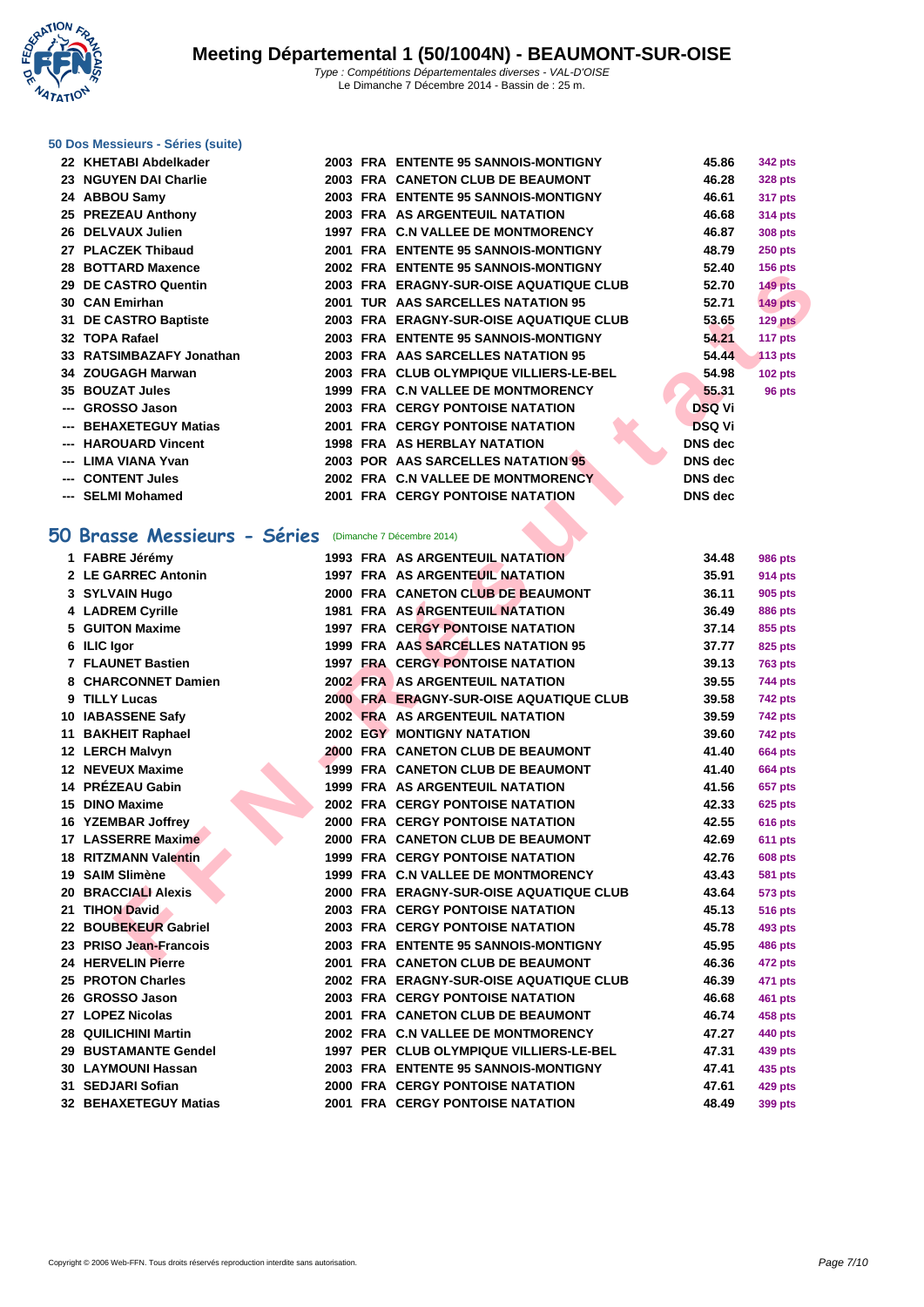**WATATION**  $^{\prime}$ 

## **[50 Brasse](http://www.ffnatation.fr/webffn/index.php) Messieurs - Séries (suite)**

|     | 33 JAUSSELY Mathis          |  | 2002 FRA CANETON CLUB DE BEAUMONT       | 49.00          | <b>383 pts</b> |
|-----|-----------------------------|--|-----------------------------------------|----------------|----------------|
|     | 34 OUAHABI Samy             |  | 2003 FRA AAS SARCELLES NATATION 95      | 49.08          | <b>380 pts</b> |
|     | <b>35 MARCICKI Valentin</b> |  | <b>1999 FRA AS ARGENTEUIL NATATION</b>  | 50.92          | <b>324 pts</b> |
|     | 36 PHAM An-Chi              |  | 2002 FRA C.N VALLEE DE MONTMORENCY      | 51.07          | <b>320 pts</b> |
|     | 37 BADOUD Elias             |  | 2001 FRA CANETON CLUB DE BEAUMONT       | 51.83          | 298 pts        |
|     | 38 BUI-BLUTEAU Alec         |  | 2003 FRA CANETON CLUB DE BEAUMONT       | 52.59          | 277 pts        |
|     | 39 KHETABI Abdelkader       |  | 2003 FRA ENTENTE 95 SANNOIS-MONTIGNY    | 52.94          | 268 pts        |
|     | <b>40 MIGNE Matthieu</b>    |  | 2003 FRA AS HERBLAY NATATION            | 53.09          | <b>264 pts</b> |
|     | 41 NEJJAR Wassim            |  | 2000 MAR CLUB OLYMPIQUE VILLIERS-LE-BEL | 54.71          | 222 pts        |
|     | <b>42 BOTTARD Maxence</b>   |  | 2002 FRA ENTENTE 95 SANNOIS-MONTIGNY    | 54.72          | 222 pts        |
|     | <b>43 CHAURAND Bastien</b>  |  | 2001 FRA AS ARGENTEUIL NATATION         | 55.54          | <b>203 pts</b> |
|     | 44 ABBOU Samy               |  | 2003 FRA ENTENTE 95 SANNOIS-MONTIGNY    | 55.66          | <b>200 pts</b> |
|     | 45 DE CASTRO Quentin        |  | 2003 FRA ERAGNY-SUR-OISE AQUATIQUE CLUB | 56.72          | 176 pts        |
|     | <b>46 FONDELOT Timothee</b> |  | 2003 FRA AAS SARCELLES NATATION 95      | 59.34          | 124 pts        |
|     | 47 DE CASTRO Baptiste       |  | 2003 FRA ERAGNY-SUR-OISE AQUATIQUE CLUB | 59.46          | 122 pts        |
|     | 48 BOUSAID Rhedwan          |  | <b>1999 FRA CERGY PONTOISE NATATION</b> | 1:00.49        | <b>104 pts</b> |
|     | 49 TOPA Rafael              |  | 2003 FRA ENTENTE 95 SANNOIS-MONTIGNY    | 1:00.78        | 99 pts         |
|     | <b>CAILLABA Samuel</b>      |  | 2002 FRA C.N VALLEE DE MONTMORENCY      | <b>DSQ Vi</b>  |                |
| --- | <b>BOUTILLIER Ancelin</b>   |  | 1998 FRA CANETON CLUB DE BEAUMONT       | <b>DSQ Ai</b>  |                |
| --- | <b>ERTAS Ertugrul</b>       |  | 1999 FRA CANETON CLUB DE BEAUMONT       | <b>DNS</b> dec |                |
| --- | <b>FOUCHERE Léo</b>         |  | <b>2003 FRA CERGY PONTOISE NATATION</b> | <b>DNS</b> dec |                |
|     | <b>GONCALVES Théo</b>       |  | <b>2002 FRA CERGY PONTOISE NATATION</b> | DNS dec        |                |
| --- | LIMA VIANA Yvan             |  | 2003 POR AAS SARCELLES NATATION 95      | <b>DNS</b> dec |                |
|     | --- SELMI Mohamed           |  | 2001 FRA CERGY PONTOISE NATATION        | <b>DNS</b> dec |                |
|     |                             |  |                                         |                |                |

# **50 Papillon Messieurs - Séries** (Dimanche 7 Décembre 2014)

|                                                          |  |                                         | JL J-1         | zuo pis        |
|----------------------------------------------------------|--|-----------------------------------------|----------------|----------------|
| 40 MIGNE Matthieu                                        |  | <b>2003 FRA AS HERBLAY NATATION</b>     | 53.09          | <b>264 pts</b> |
| 41 NEJJAR Wassim                                         |  | 2000 MAR CLUB OLYMPIQUE VILLIERS-LE-BEL | 54.71          | 222 pts        |
| 42 BOTTARD Maxence                                       |  | 2002 FRA ENTENTE 95 SANNOIS-MONTIGNY    | 54.72          | 222 pts        |
| 43 CHAURAND Bastien                                      |  | <b>2001 FRA AS ARGENTEUIL NATATION</b>  | 55.54          | <b>203 pts</b> |
| 44 ABBOU Samv                                            |  | 2003 FRA ENTENTE 95 SANNOIS-MONTIGNY    | 55.66          | <b>200 pts</b> |
| <b>45 DE CASTRO Quentin</b>                              |  | 2003 FRA ERAGNY-SUR-OISE AQUATIQUE CLUB | 56.72          | <b>176 pts</b> |
| <b>46 FONDELOT Timothee</b>                              |  | 2003 FRA AAS SARCELLES NATATION 95      | 59.34          | <b>124 pts</b> |
| 47 DE CASTRO Baptiste                                    |  | 2003 FRA ERAGNY-SUR-OISE AQUATIQUE CLUB | 59.46          | <b>122 pts</b> |
| 48 BOUSAÏD Rhedwan                                       |  | <b>1999 FRA CERGY PONTOISE NATATION</b> | 1:00.49        | <b>104 pts</b> |
| 49 TOPA Rafael                                           |  | 2003 FRA ENTENTE 95 SANNOIS-MONTIGNY    | 1:00.78        | 99 pts         |
| --- CAILLABA Samuel                                      |  | 2002 FRA C.N VALLEE DE MONTMORENCY      | <b>DSQ Vi</b>  |                |
| --- BOUTILLIER Ancelin                                   |  | 1998 FRA CANETON CLUB DE BEAUMONT       | DSQ Ai         |                |
| --- ERTAS Ertugrul                                       |  | 1999 FRA CANETON CLUB DE BEAUMONT       | DNS dec        |                |
| --- FOUCHERE Léo                                         |  | <b>2003 FRA CERGY PONTOISE NATATION</b> | <b>DNS</b> dec |                |
| --- GONCALVES Théo                                       |  | <b>2002 FRA CERGY PONTOISE NATATION</b> | <b>DNS</b> dec |                |
| --- LIMA VIANA Yvan                                      |  | 2003 POR AAS SARCELLES NATATION 95      | DNS dec        |                |
| --- SELMI Mohamed                                        |  | <b>2001 FRA CERGY PONTOISE NATATION</b> | DNS dec        |                |
|                                                          |  |                                         |                |                |
| O Papillon Messieurs - Séries (Dimanche 7 Décembre 2014) |  |                                         |                |                |
| 1 FABRE Jérémy                                           |  | <b>1993 FRA AS ARGENTEUIL NATATION</b>  | 29.44          | 1011 pts       |
| 2 GRIVEAU Hugo                                           |  | <b>1998 FRA CERGY PONTOISE NATATION</b> | 29.50          | 1008 pts       |
| 3 CLEMENT Matteo                                         |  | 1997 FRA CANETON CLUB DE BEAUMONT       | 29.82          | <b>989 pts</b> |
| 4 PEIXOTO Romain                                         |  | <b>1997 FRA AS ARGENTEUIL NATATION</b>  | 31.23          | <b>912 pts</b> |
| 5 FLAUNET Bastien                                        |  | <b>1997 FRA CERGY PONTOISE NATATION</b> | 31.89          | 876 pts        |
| <b>6 LE GARREC Vincent</b>                               |  | 1970 FRA AS ARGENTEUIL NATATION         | 31.90          | 876 pts        |
| 7 SYLVAIN Hugo                                           |  | 2000 FRA CANETON CLUB DE BEAUMONT       | 32.35          | <b>852 pts</b> |
| 8 RENAUDIN Remi                                          |  | <b>2002 FRA CERGY PONTOISE NATATION</b> | 33.09          | 814 pts        |
| 9 COUEGNAT Damien                                        |  | 2000 FRA AS HERBLAY NATATION            | 33.28          | 804 pts        |
| 10 LADREM Cyrille                                        |  | <b>1981 FRA AS ARGENTEUIL NATATION</b>  | 33.37          | <b>800 pts</b> |
| 11 CABANNE-HEBERT Douglas                                |  | 2000 FRA CANETON CLUB DE BEAUMONT       | 33.38          | <b>799 pts</b> |
| 12 CORNU Ewan                                            |  | 2000 FRA AAS SARCELLES NATATION 95      | 33.61          | <b>788 pts</b> |
| <b>13 BRACCIALI Erwan</b>                                |  | 2000 FRA ERAGNY-SUR-OISE AQUATIQUE CLUB | 34.48          | 745 pts        |
| 14 RITZMANN Valentin                                     |  | <b>1999 FRA CERGY PONTOISE NATATION</b> | 34.52          | 743 pts        |
| <b>15 ASSELIN-BOULLE Pierre</b>                          |  | <b>1999 FRA AS ARGENTEUIL NATATION</b>  | 34.59          | <b>739 pts</b> |
| 16 CRENN Camille                                         |  | 1998 FRA CANETON CLUB DE BEAUMONT       | 34.65          | <b>736 pts</b> |
| 16 LASSERRE Alexandre                                    |  | 1998 FRA CANETON CLUB DE BEAUMONT       | 34.65          | <b>736 pts</b> |
| <b>18 TILLY Lucas</b>                                    |  | 2000 FRA ERAGNY-SUR-OISE AQUATIQUE CLUB | 34.76          | <b>731 pts</b> |
| 19 DEBRAINE Tristan                                      |  | 1998 FRA CERGY PONTOISE NATATION        | 34.80          | <b>729 pts</b> |
| 20 BAKHEIT Raphael                                       |  | <b>2002 EGY MONTIGNY NATATION</b>       | 35.75          | 684 pts        |
| 21 DELOUVÉE Bastian                                      |  | <b>2002 FRA CERGY PONTOISE NATATION</b> | 36.05          | <b>670 pts</b> |
| 22 DINO Maxime                                           |  | <b>2002 FRA CERGY PONTOISE NATATION</b> | 36.38          | 655 pts        |
| 23 PITOU Enzo                                            |  | 2000 FRA AAS SARCELLES NATATION 95      | 37.57          | <b>602 pts</b> |
| 24 CHARPENTIER Rémy                                      |  | <b>1996 FRA CERGY PONTOISE NATATION</b> | 37.82          | <b>591 pts</b> |
| 25 REAL Tom                                              |  | 2002 FRA C.N VALLEE DE MONTMORENCY      | 37.87          | <b>589 pts</b> |
| 26 DE BOYER D'EGUILLES Maxime                            |  | 2002 FRA CANETON CLUB DE BEAUMONT       | 37.92          | <b>586 pts</b> |
| 27 BUSTAMANTE Gendel                                     |  | 1997 PER CLUB OLYMPIQUE VILLIERS-LE-BEL | 38.55          | 559 pts        |
| 28 BOUTILLIER Ancelin                                    |  | 1998 FRA CANETON CLUB DE BEAUMONT       | 38.56          | 559 pts        |
|                                                          |  |                                         |                |                |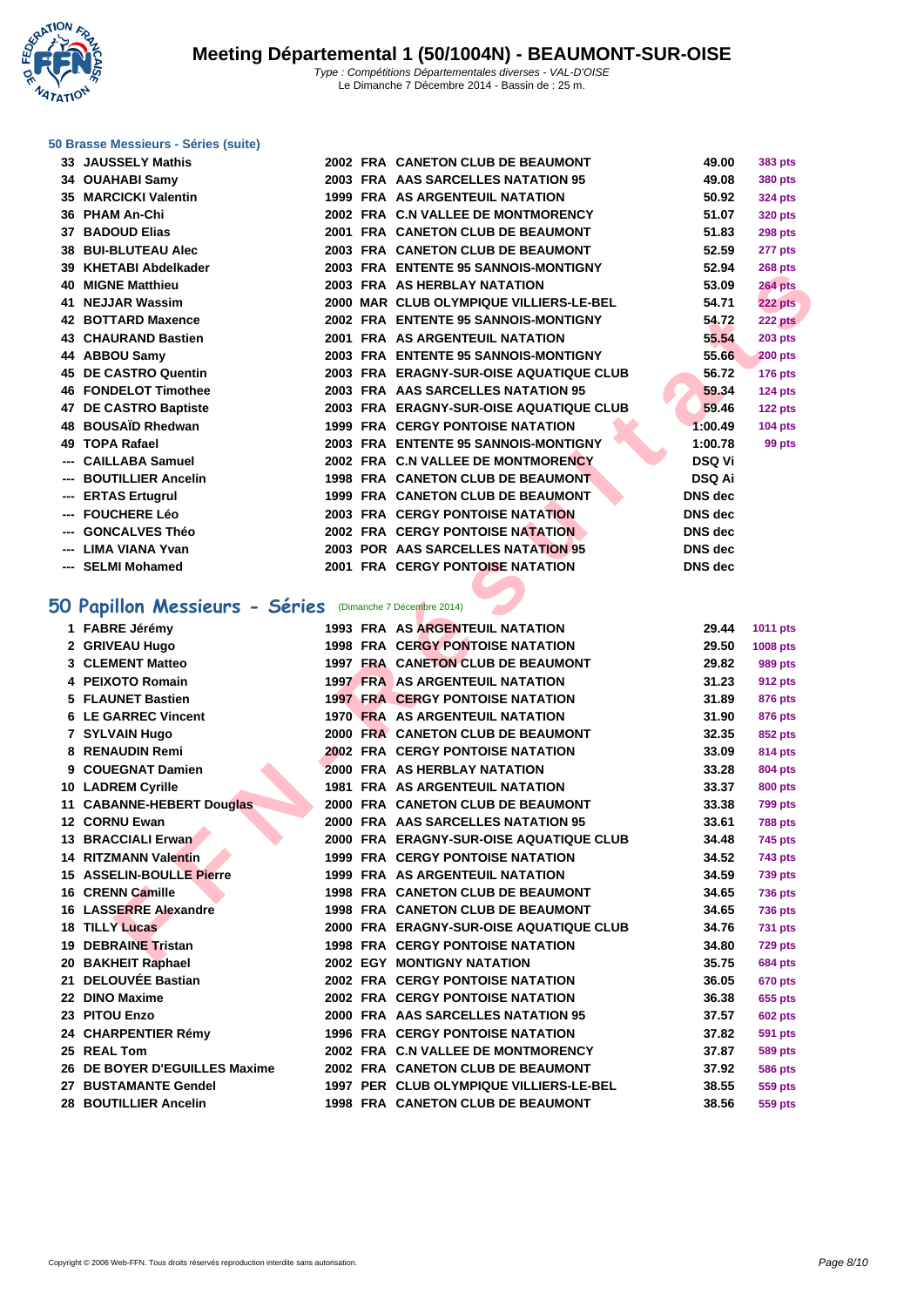

# **[50 Papillo](http://www.ffnatation.fr/webffn/index.php)n Messieurs - Séries (suite)**

| 29 CHARCONNET Damien     |  | 2002 FRA AS ARGENTEUIL NATATION         | 39.05          | 538 pts        |
|--------------------------|--|-----------------------------------------|----------------|----------------|
| 30 OULD MOUSSA Rayane    |  | 2002 FRA AS ARGENTEUIL NATATION         | 40.95          | 463 pts        |
| 31 LAROCHELLE Axel       |  | <b>2003 FRA CERGY PONTOISE NATATION</b> | 42.01          | <b>423 pts</b> |
| 32 DAUGERON Jordan       |  | <b>2002 FRA CERGY PONTOISE NATATION</b> | 42.06          | 421 pts        |
| 33 BLIN Quentin          |  | <b>1999 FRA CERGY PONTOISE NATATION</b> | 42.16          | 417 pts        |
| 34 ALVES Hugo            |  | 2003 FRA ERAGNY-SUR-OISE AQUATIQUE CLUB | 42.82          | 393 pts        |
| 35 JAUSSELY Mathis       |  | 2002 FRA CANETON CLUB DE BEAUMONT       | 45.62          | <b>300 pts</b> |
| 36 CORDIER Ugo           |  | 2000 FRA CLUB OLYMPIQUE VILLIERS-LE-BEL | 46.18          | <b>283 pts</b> |
| 37 NEJJAR Wassim         |  | 2000 MAR CLUB OLYMPIQUE VILLIERS-LE-BEL | 54.00          | 97 pts         |
| 38 RATSIMBAZAFY Jonathan |  | 2003 FRA AAS SARCELLES NATATION 95      | 54.70          | 85 pts         |
| --- CONTENT Jules        |  | 2002 FRA C.N VALLEE DE MONTMORENCY      | <b>DNS</b> dec |                |
| --- FOUCHERE Léo         |  | <b>2003 FRA CERGY PONTOISE NATATION</b> | DNS dec        |                |
|                          |  |                                         |                |                |

## **100 4 Nages Messieurs - Séries** (Dimanche 7 Décembre 2014)

| UNUJULLI MAUNJ                 |  |                                          |                | ວບບ µເຣ        |
|--------------------------------|--|------------------------------------------|----------------|----------------|
| 36 CORDIER Ugo                 |  | 2000 FRA CLUB OLYMPIQUE VILLIERS-LE-BEL  | 46.18          | 283 pts        |
| 37 NEJJAR Wassim               |  | 2000 MAR CLUB OLYMPIQUE VILLIERS-LE-BEL  | 54.00          | 97 pts         |
| 38 RATSIMBAZAFY Jonathan       |  | 2003 FRA AAS SARCELLES NATATION 95       | 54.70          | 85 pts         |
| --- CONTENT Jules              |  | 2002 FRA C.N VALLEE DE MONTMORENCY       | <b>DNS</b> dec |                |
| --- FOUCHERE Léo               |  | <b>2003 FRA CERGY PONTOISE NATATION</b>  | <b>DNS</b> dec |                |
|                                |  |                                          |                |                |
|                                |  |                                          |                |                |
| 00 4 Nages Messieurs - Séries  |  | (Dimanche 7 Décembre 2014)               |                |                |
| 1 EGGIMANN Rudy                |  | <b>2001 FRA MONTIGNY NATATION</b>        | 1:06.35        | 1054 pts       |
| 2 LE GARREC Antonin            |  | <b>1997 FRA AS ARGENTEUIL NATATION</b>   | 1:06.67        | 1044 pts       |
| 3 FABRE Jérémy                 |  | <b>1993 FRA AS ARGENTEUIL NATATION</b>   | 1:07.75        | 1012 pts       |
| 4 BORNER Mathieu               |  | <b>1995 FRA CERGY PONTOISE NATATION</b>  | 1:08.65        | <b>986 pts</b> |
| 5 CLEMENT Matteo               |  | 1997 FRA CANETON CLUB DE BEAUMONT        | 1:09.59        | 958 pts        |
| <b>6 JEAN FRANCOIS Nicolas</b> |  | 1978 FRA CANETON CLUB DE BEAUMONT        | 1:11.39        | <b>907 pts</b> |
| <b>7 ESTEVES Axel</b>          |  | <b>2001 FRA MONTIGNY NATATION</b>        | 1:12.51        | 876 pts        |
| 8 SYLVAIN Hugo                 |  | 2000 FRA CANETON CLUB DE BEAUMONT        | 1:13.95        | 837 pts        |
| 9 GUITON Maxime                |  | <b>1997 FRA CERGY PONTOISE NATATION</b>  | 1:14.41        | 824 pts        |
| 10 IABASSENE Safv              |  | 2002 FRA AS ARGENTEUIL NATATION          | 1:15.30        | 801 pts        |
| 11 LADREM Cyrille              |  | <b>1981 FRA AS ARGENTEUIL NATATION</b>   | 1:15.56        | <b>794 pts</b> |
| 12 CRENN Camille               |  | 1998 FRA CANETON CLUB DE BEAUMONT        | 1:15.59        | <b>793 pts</b> |
| 13 PEIXOTO Romain              |  | <b>1997 FRA AS ARGENTEUIL NATATION</b>   | 1:15.61        | <b>792 pts</b> |
| <b>14 RENAUDIN Remi</b>        |  | <b>2002 FRA CERGY PONTOISE NATATION</b>  | 1:18.08        | <b>729 pts</b> |
| <b>15 BRACCIALI Erwan</b>      |  | 2000 FRA ERAGNY-SUR-OISE AQUATIQUE CLUB  | 1:18.53        | <b>718 pts</b> |
| 16 LASSERRE Alexandre          |  | <b>1998 FRA CANETON CLUB DE BEAUMONT</b> | 1:18.56        | 717 pts        |
| <b>17 LE GARREC Vincent</b>    |  | <b>1970 FRA AS ARGENTEUIL NATATION</b>   | 1:18.75        | <b>712 pts</b> |
| <b>18 RITZMANN Valentin</b>    |  | <b>1999 FRA CERGY PONTOISE NATATION</b>  | 1:19.10        |                |
|                                |  |                                          |                | <b>704 pts</b> |
| 19 YZEMBAR Joffrey             |  | <b>2000 FRA CERGY PONTOISE NATATION</b>  | 1:19.89        | <b>684 pts</b> |
| 20 BAKHEIT Raphael             |  | <b>2002 EGY MONTIGNY NATATION</b>        | 1:19.91        | <b>684 pts</b> |
| 21 GIBON Aurélien              |  | <b>1996 FRA CERGY PONTOISE NATATION</b>  | 1:21.04        | 656 pts        |
| 22 CABANNE-HEBERT Douglas      |  | 2000 FRA CANETON CLUB DE BEAUMONT        | 1:22.30        | 627 pts        |
| 23 DEBRAINE Tristan            |  | <b>1998 FRA CERGY PONTOISE NATATION</b>  | 1:22.54        | <b>621 pts</b> |
| 24 CHARPENTIER Rémy            |  | <b>1996 FRA CERGY PONTOISE NATATION</b>  | 1:22.88        | <b>613 pts</b> |
| 25 DINO Maxime                 |  | <b>2002 FRA CERGY PONTOISE NATATION</b>  | 1:23.46        | <b>600 pts</b> |
| 26 DELOUVÉE Bastian            |  | <b>2002 FRA CERGY PONTOISE NATATION</b>  | 1:25.19        | <b>561 pts</b> |
| 27 DE BOYER D'EGUILLES Maxime  |  | 2002 FRA CANETON CLUB DE BEAUMONT        | 1:27.53        | <b>511 pts</b> |
| 28 PRÉZEAU Gabin               |  | <b>1999 FRA AS ARGENTEUIL NATATION</b>   | 1:27.59        | 509 pts        |
| 29 BOUBEKEUR Gabriel           |  | <b>2003 FRA CERGY PONTOISE NATATION</b>  | 1:27.62        | 509 pts        |
| 30 TAPPING-VIVANCO Gabriel     |  | 2000 FRA CANETON CLUB DE BEAUMONT        | 1:28.08        | 499 pts        |
| 31 TIHON David                 |  | 2003 FRA CERGY PONTOISE NATATION         | 1:29.32        | 474 pts        |
| 32 OULD MOUSSA Rayane          |  | 2002 FRA AS ARGENTEUIL NATATION          | 1:29.63        | 467 pts        |
| 33 HERVELIN Pierre             |  | 2001 FRA CANETON CLUB DE BEAUMONT        | 1:33.56        | 391 pts        |
| 34 DAUGERON Jordan             |  | <b>2002 FRA CERGY PONTOISE NATATION</b>  | 1:34.43        | <b>376 pts</b> |
| 35 LAROCHELLE Axel             |  | <b>2003 FRA CERGY PONTOISE NATATION</b>  | 1:36.46        | 340 pts        |
| 36 OUAHABI Samy                |  | 2003 FRA AAS SARCELLES NATATION 95       | 1:36.50        | 339 pts        |
| 37 ALVES Hugo                  |  | 2003 FRA ERAGNY-SUR-OISE AQUATIQUE CLUB  | 1:37.56        | <b>321 pts</b> |
| 38 SEDJARI Sofian              |  | <b>2000 FRA CERGY PONTOISE NATATION</b>  | 1:39.49        | <b>290 pts</b> |
| 39 ZIDANI Lamine               |  | 2001 FRA AAS SARCELLES NATATION 95       | 1:39.88        | <b>284 pts</b> |
| <b>40 QUILICHINI Martin</b>    |  | 2002 FRA C.N VALLEE DE MONTMORENCY       | 1:40.29        | 277 pts        |
|                                |  |                                          |                |                |